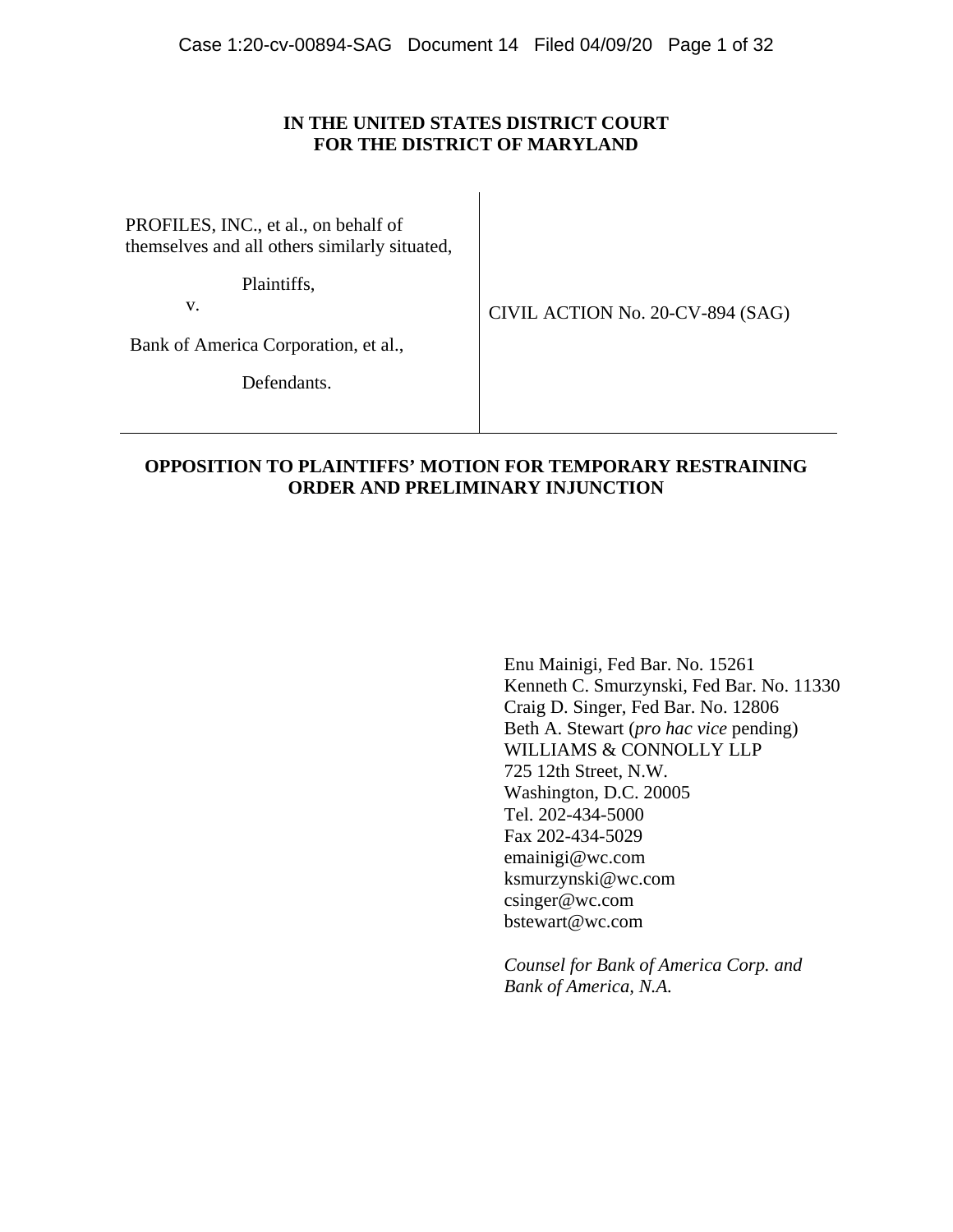# **TABLE OF CONTENTS**

| I. |                                                                                    |                                                                                                                                                                                                             |  |
|----|------------------------------------------------------------------------------------|-------------------------------------------------------------------------------------------------------------------------------------------------------------------------------------------------------------|--|
| Π. |                                                                                    |                                                                                                                                                                                                             |  |
| A. | Plaintiffs Are Not Likely to Succeed on the Merits Error! Bookmark not<br>defined. |                                                                                                                                                                                                             |  |
|    | 1.                                                                                 | There is no private right of action under the CARES Act or the                                                                                                                                              |  |
|    | 2.                                                                                 | BofA's conduct is consistent with the text of the Act and the SBA                                                                                                                                           |  |
|    | 3.                                                                                 | The "credit elsewhere" requirement is irrelevant.  Error! Bookmark not<br>defined.                                                                                                                          |  |
|    | 4.                                                                                 | BofA's conduct is reasonable and appropriate.  Error! Bookmark not<br>defined.                                                                                                                              |  |
|    | 5.                                                                                 | Plaintiffs' unjust enrichment claim will fail because it does not                                                                                                                                           |  |
|    | 6.                                                                                 | Plaintiffs' claim for declaratory judgment and a preliminary and<br>permanent injunction will fail because plaintiffs have failed to state<br>a valid claim for Counts I-III.  Error! Bookmark not defined. |  |
| В. |                                                                                    |                                                                                                                                                                                                             |  |
|    | 1.                                                                                 | Plaintiffs are not entitled to temporary injunctive relief because                                                                                                                                          |  |
|    | 2.                                                                                 | Plaintiffs' alleged injury is contingent on future events, and is not                                                                                                                                       |  |
|    | 3.                                                                                 | Plaintiffs may not obtain temporary injunctive relief on a class-                                                                                                                                           |  |
| C. |                                                                                    | The Balance of Equities and the Public's Interest Weigh Strongly Against                                                                                                                                    |  |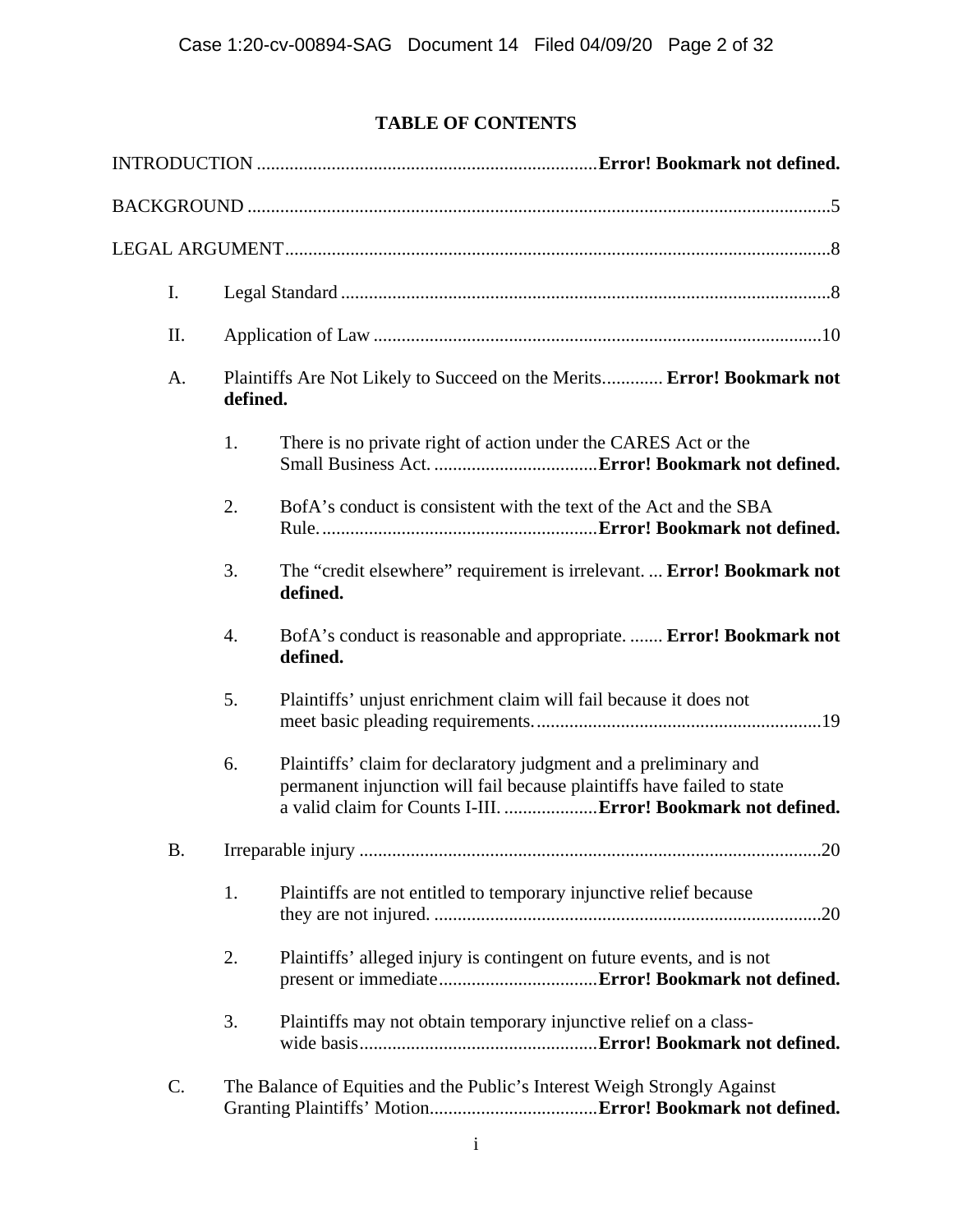CONCLUSION .............................................................................. **Error! Bookmark not defined.**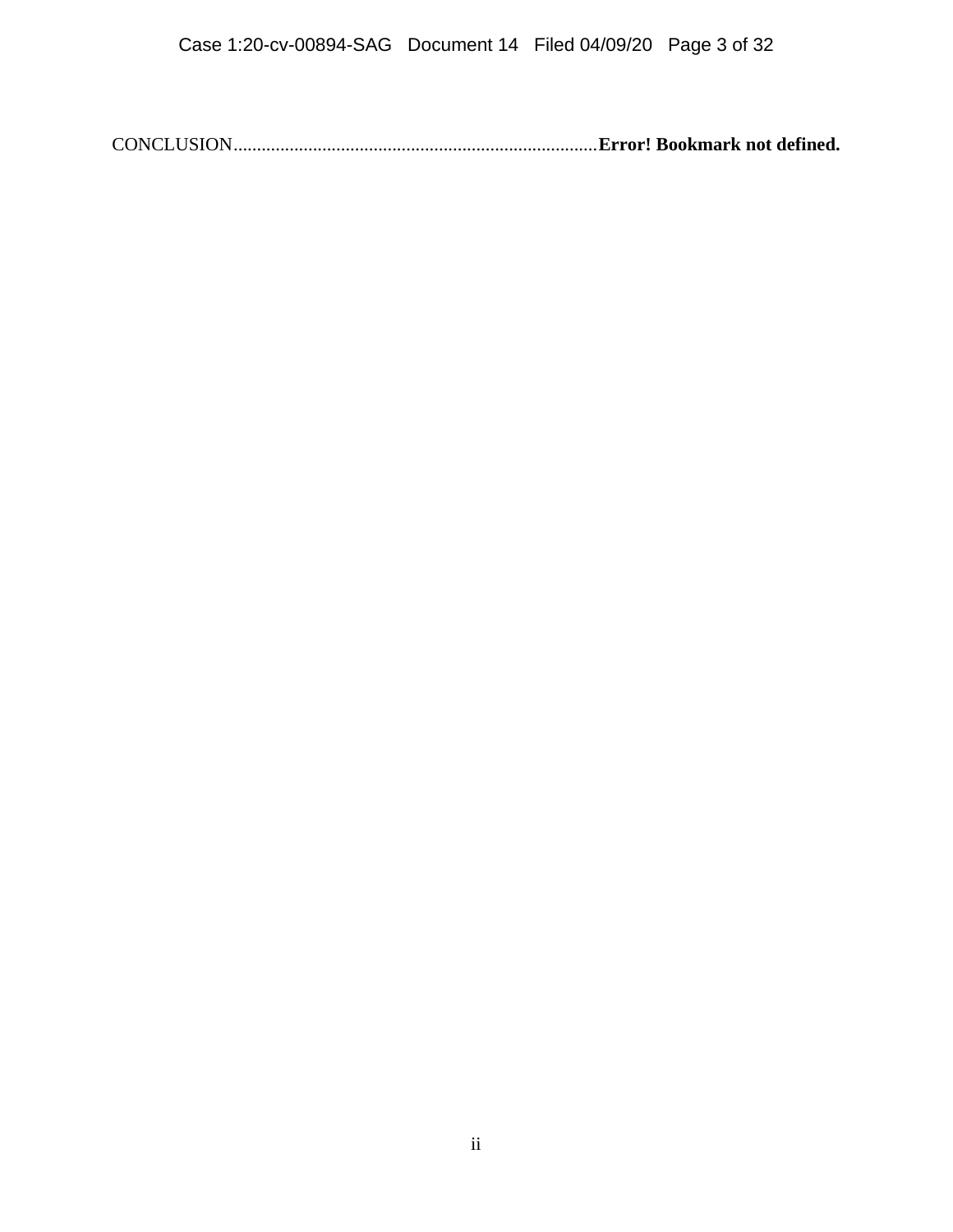Defendants Bank of America Corporation and Bank of America, N.A. (together, "BofA") respectfully submit this Opposition to Plaintiffs' Motion for Temporary Restraining Order and Preliminary Injunction.

#### **INTRODUCTION**

Less than two weeks ago, Congress enacted the Coronavirus Aid, Relief, and Economic Security ("CARES") Act, Pub. L. 116-136, to provide immediate economic relief to a nation in crisis. Among other things, the Act created a Payroll Protection Program ("PPP" or "Program"), which provides up to \$349 billion in total federal guarantees of loans made by private lenders to small businesses and non-profits. The Act does not create a private right of action in favor of Plaintiffs, or any other private party.

The Act does not require any lender to participate in the Program, and many lenders have chosen not to participate. But to address the critical needs of small business owners in a time of national crisis, Bank of America was the first major institution to establish an online portal to receive applications for loans under the Program, and in a single week has dedicated a force of more than 3,000 employees to process them. Government officials have indicated that more than 2,400 other banks have also begun offering loans under the Program.

The Act also does not require that lenders who elect to participate in the Program lend any particular amount, but BofA has already received applications for loans exceeding \$32 billion to small businesses and non-profits, and growing. And contrary to Plaintiffs' allegations, beyond setting minimum eligibility criteria, the Act nowhere prohibits participating lenders from determining how best to prioritize to whom they will lend under the Program. Some lenders have therefore prioritized lending to non-profits, or to businesses who have a particularly small number of employees; other lenders have decided they can best serve their communities by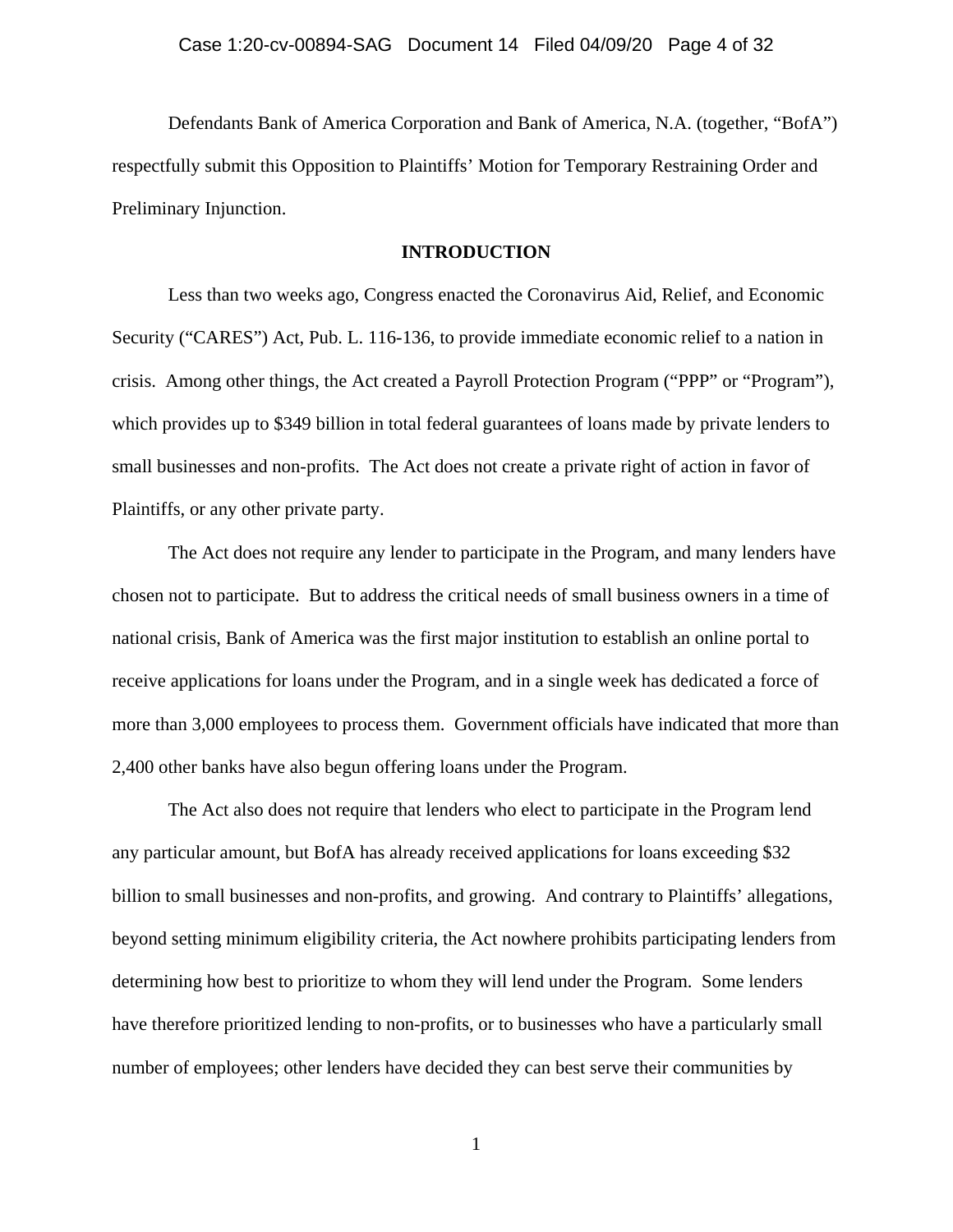### Case 1:20-cv-00894-SAG Document 14 Filed 04/09/20 Page 5 of 32

lending to only those small businesses that are located in their own or adjacent states; at least one lender has chosen to focus on lending to veteran-owned businesses and under-served and rural markets. BofA's decision to prioritize lending to clients who do not have lending relationships with other banks is simply an effort to direct its resources quickly and efficiently. Because lenders already have information about their existing clients, prioritizing those clients streamlines the application process, meaning more loans are processed faster. For example, a lender can more easily identify those existing customers who may be ineligible for PPP loans (say, because they are household employers or have prior delinquent loans under the Small Business Act); and prioritizing existing clients facilitates the lender's compliance with applicable customer due diligence and anti-money laundering laws while still allowing the lender expeditiously to process loan applications.

The PPP presents unusual challenges for lenders. It is a new program, with untested guidelines and regulations that did not exist until last week and that are continually changing and developing, and it depends on a Small Business Administration ("SBA") technology platform that has never been used for the volume of applications and the number of data entry personnel the Program demands. The SBA Administrator has spoken publicly about the unprecedented nature of the program.<sup>1</sup> It is natural and appropriate that BofA, with 9 million small business clients alone, would seek to ensure an orderly and focused process in the very first days of this untested program that one week earlier did not exist in any statute or regulation.

This lawsuit fails at the threshold level because neither the Act nor any other relevant statute creates a private right of action. The design and implementation of this Program are

<sup>&</sup>lt;sup>1</sup> See Extended Interview with SBA Administrator Jovita Carranza," KEYC NEWS (Apr. 8, 2020), *available at* https://www.keyc.com/video/2020/04/08/extended-interview-with-sbaadministrator-jovita-carranza/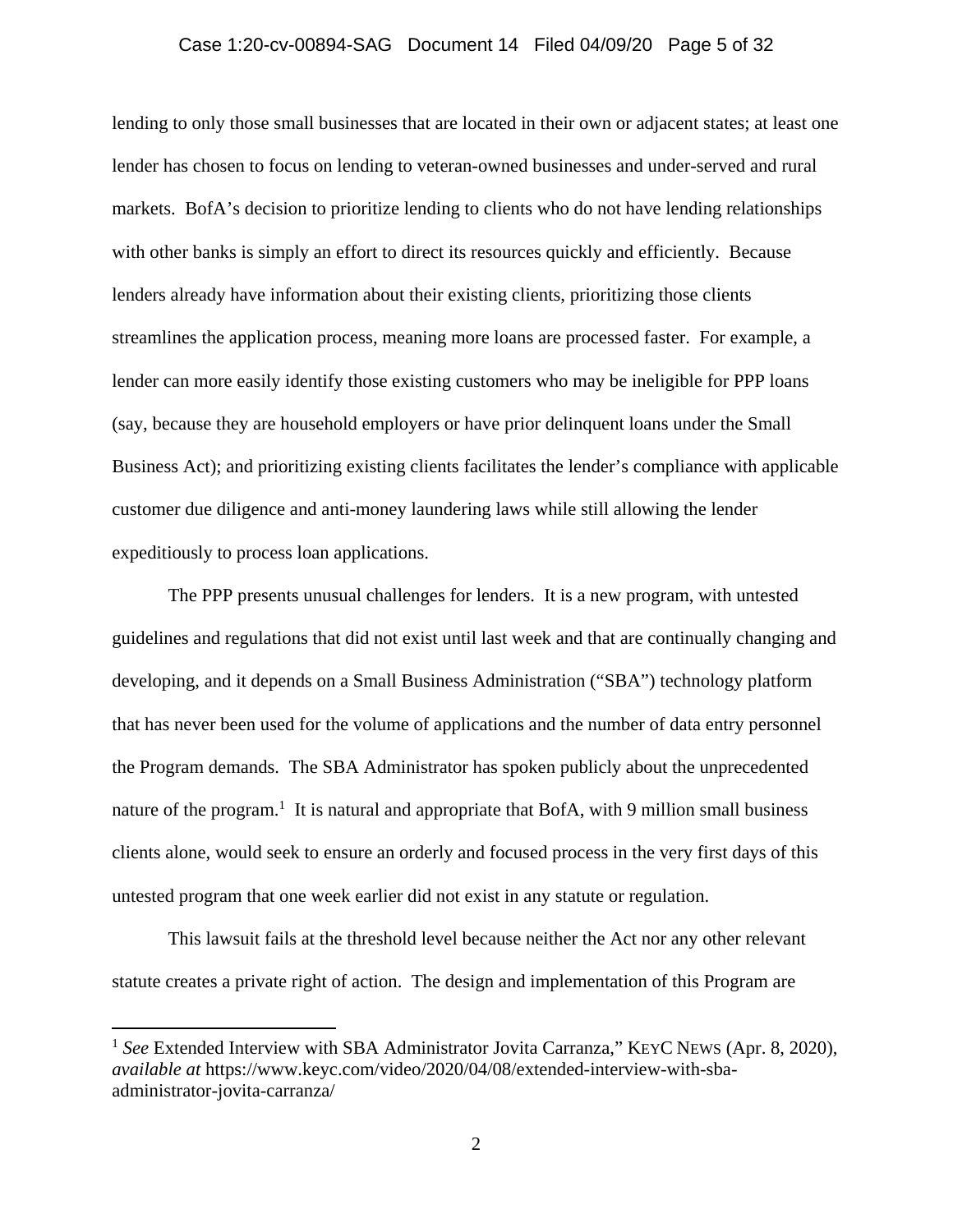### Case 1:20-cv-00894-SAG Document 14 Filed 04/09/20 Page 6 of 32

public policy matters to be decided in the political sphere. This Court should not supplant Congress's and the Executive's urgent policy decisions by requiring lenders to extend PPP loans to any and all applicants, including specifically at issue here, those who have a lending relationship with another lender. Plaintiffs' lawsuit, asking this Court to dictate the criteria under which banks must accept applications, would significantly interfere with efforts by BofA to provide these needed loans. Such an injunction would perversely chill PPP lending, not just by BofA but by all other lending institutions, because even to enter the Program at all risks lawsuits of this very sort. A temporary restraining order would thus subvert the purpose of the Act and would be contrary to the public interest.

Even were there a right of action, Plaintiffs cannot point to any provision of the Act that BofA has violated. Plaintiffs seek to have this Court impose on BofA—and, by extension, all other lenders—mandatory lending directives that have no basis in the Act or its interim regulation. The CARES Act simply does not speak to how lenders should deploy their administrative resources or lending capital among different applicant profiles—indeed, Congress specifically removed language from a prior bill that would have made clear the threshold eligibility standards in the bill were the "only" criteria a lender could use. *See* Part (II)(A)(2), *infra*. The websites for both the U.S. Department of Treasury and the SBA reflect the clear guidance that small business should begin the PPP process by working with "*your* local lender," suggesting the continued use of a current lender. *See* Exs. 1, 2 (Excerpts from Treasury and SBA Websites).<sup>2</sup> And Treasury Secretary Mnuchin specifically advised small businesses needing payroll assistance to "please contact *your* lenders." Ex. 3 (Apr. 3, 2020 Remarks) (emphasis added).

 $\overline{a}$ 

<sup>&</sup>lt;sup>2</sup> Citations to "Ex.  $\frac{1}{2}$ " refer to exhibits to the Declaration of Beth A. Stewart.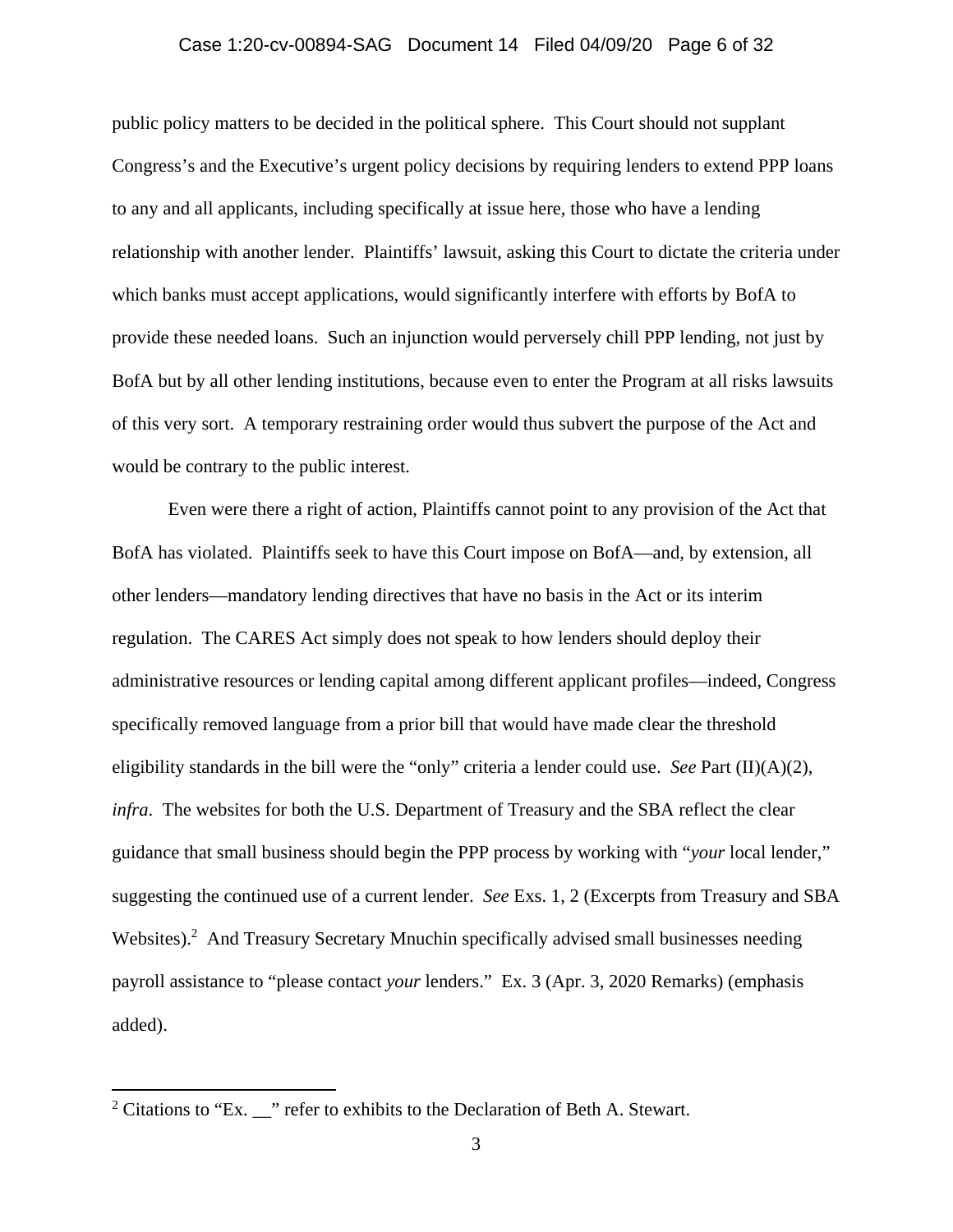### Case 1:20-cv-00894-SAG Document 14 Filed 04/09/20 Page 7 of 32

The familiar four-part test for granting a TRO is stringent. Plaintiffs' motion does not come close to satisfying any, much less all, of the four prongs: likelihood of success on the merits, irreparable harm, balance of equities, and public interest.

*First*, far from a likelihood of success, Plaintiffs cannot even show a likelihood that they can assert a valid claim, because the CARES Act created no private right of action. Neither does the Small Business Act of which the PPP is now a part. Plaintiffs' request that the Court find an "implied" private right of action, in the absence of any indication that Congress intended to create one, directly contradicts settled Supreme Court jurisprudence.

*Second*, Plaintiffs are unlikely to succeed on the merits because the CARES Act does not restrict the ability of lenders to prioritize their existing customers in PPP lending. The CARES Act establishes minimum eligibility criteria for obtaining a PPP loan, but it nowhere requires lenders to participate in the Program, much less to accept applications from or extend credit to all comers. Nor does it contain any language restricting lenders in choosing to prioritize lending to the customers they already know and to whom they already lend, which is logically an efficient way for banks to deploy this capital. Had Congress desired to impose such requirements on PPP lenders, it could have easily done so. In fact, Congress considered and rejected a prior bill that would have provided that "a lender *shall only consider*" the eligibility criteria specified in the bill. CARES Act, S. 3548, 116th Cong. § 1102(d)(2)(B) (Mar. 19, 2020) (emphasis added).

In search of a statutory lifeline, Plaintiffs flatly misread the "credit elsewhere" aspect of the CARES Act. The SBA has long contained a general eligibility requirement that a lender must certify that the borrower cannot get credit elsewhere (*i.e*., through a private lender) before it may apply for a PPP loan. The CARES Act waives that requirement for PPP loans, meaning that a lender need not certify the borrower's inability to obtain "credit elsewhere" to apply for a PPP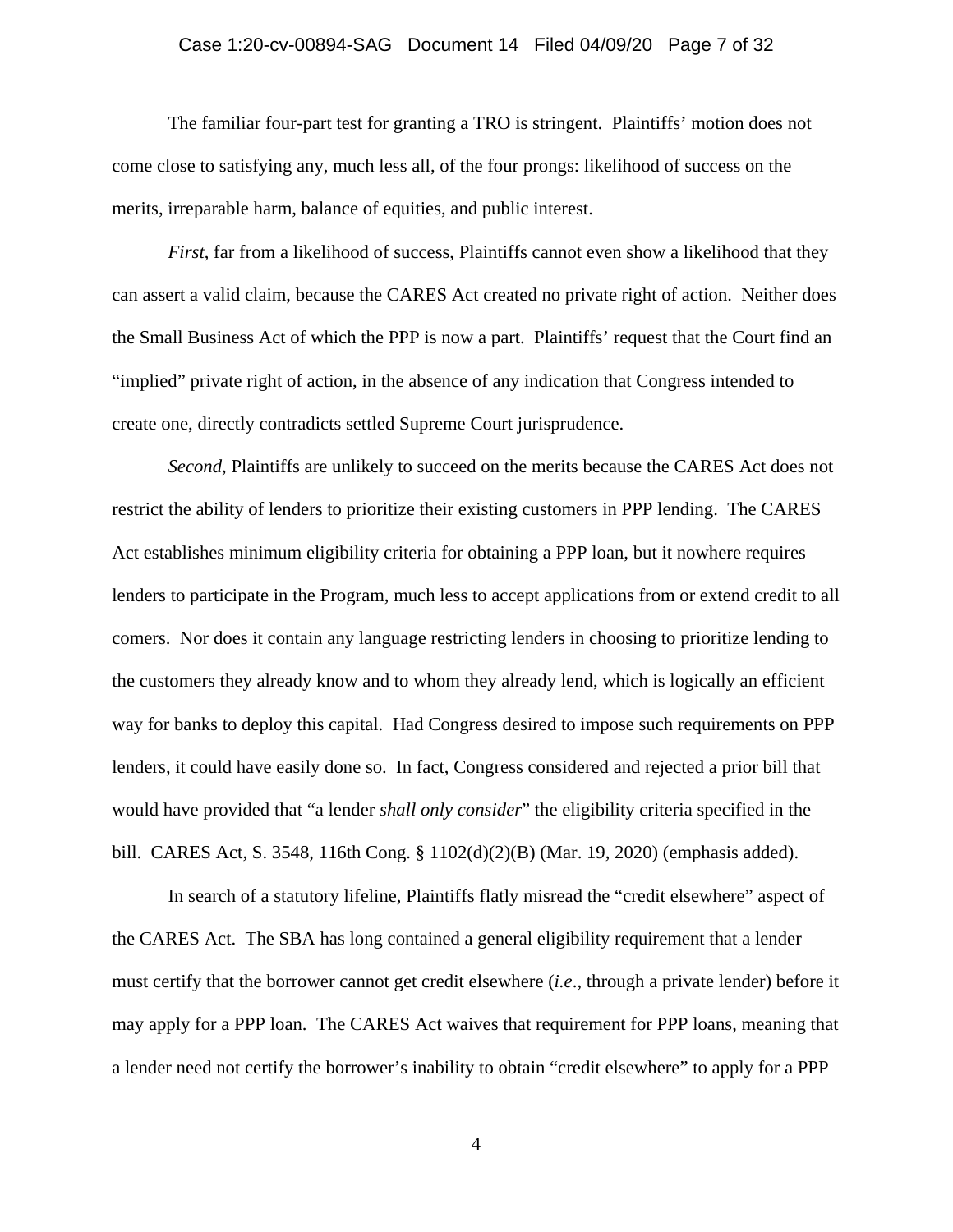### Case 1:20-cv-00894-SAG Document 14 Filed 04/09/20 Page 8 of 32

loan. That waiver provision is beside the point here. BofA is not requiring borrowers to show that they cannot obtain "credit elsewhere." Instead, it is prioritizing lending to those with whom it has an existing lending relationship rather than those who have credit relationships elsewhere.

*Third*, Plaintiffs have not shown that they will suffer "irreparable harm" if they cannot obtain a PPP loan from BofA. On the contrary, hundreds of lenders participate in the PPP program; the Program will operate at least through June 30, 2020; and the leadership in Congress and in the Executive Branch reportedly are considering additional funding. There will be ample opportunity for plaintiffs to seek to participate in the PPP in the future.

*Fourth*, the "public interest" and "balance of equities" strongly weigh against the requested TRO. The public interest is in encouraging lenders to participate in the PPP without fear of lawsuits by borrowers who may be unable to get PPP funding at the bank of their choosing. Equity and the public interest decidedly do not favor injunctive relief that, at best, will delay lenders from making PPP loans until they are certain of the rules and, at worst, will discourage many of them from participating in the Program at all.

Plaintiffs' motion should be denied.

#### **BACKGROUND**

On March 27, 2020, Congress passed and the President signed into law the CARES Act, Pub. L. 116–136, to provide emergency assistance and health care response for individuals, families, and businesses affected by the 2020 coronavirus pandemic. Section 1102 of the Act amends the Small Business Act, 15 U.S.C. § 636, to create a \$349 billion loan program called the "Paycheck Protection Program" ("PPP"). CARES Act § 1102(a)(2). The CARES Act articulates an eligibility floor for borrower participation in the PPP, as well as permissible uses of loan proceeds. § 1102(a)(2). "For the purposes of making covered loans for the purposes" described in the CARES Act, certain lending institutions "shall be deemed to have been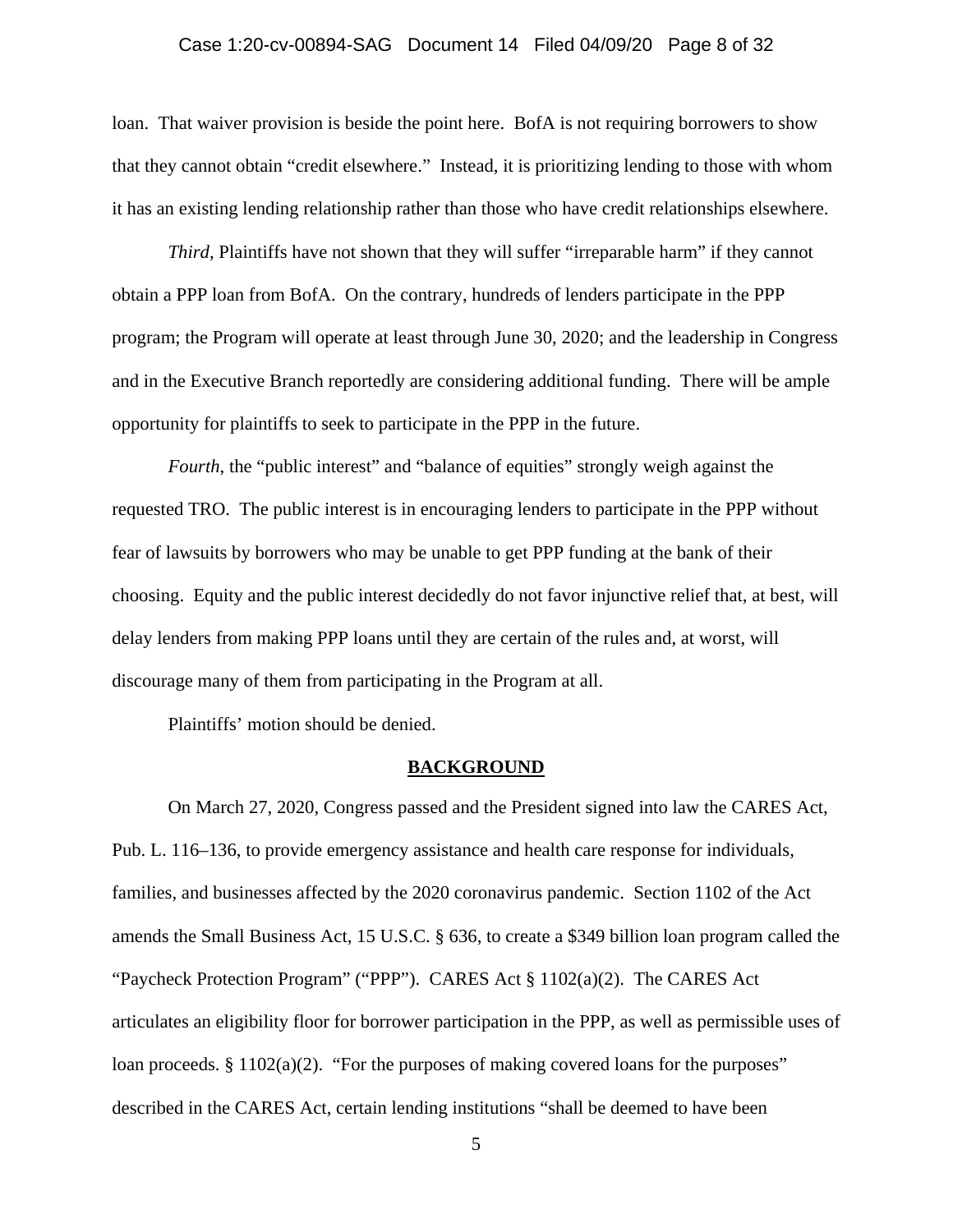#### Case 1:20-cv-00894-SAG Document 14 Filed 04/09/20 Page 9 of 32

delegated authority by the [Small Business] Administrator to make and approve covered loans." *Id.* The SBA will fully guarantee loans applied for pursuant to the PPP prior to June 30, 2020. *Id.*<sup>3</sup>

 On April 2, 2020 at 7:00 PM, mere hours before the PPP application window opened, the SBA issued its interim final rule implementing the PPP. *See* Ex. 4 (SBA Interim Final Rule) ("SBA Rule" or "Rule"). The Rule, among other things, sets a one percent interest rate, bars applications by applicants who have previously defaulted on SBA loans, and requires that lenders comply with anti-money laundering rules. *Id.* The release of the Rule so soon before the window opening meant that many banks were not prepared to lend at the outset. Ex. 5 (Apr. 2, 2020 CNBC Article).

 BofA was the first bank to offer an online platform for small businesses to apply for PPP loans. *See* Declaration of Morgan Whitacre, **[5**; Ex. 6 (Apr. 6, 2020 Fortune Article). BofA<sup>4</sup> opened its online portal on April 3, 2020. *Id*. As Plaintiffs note, at that time, BofA only accepted applications from clients with a pre-existing business lending and business deposit relationship with BofA. 2d Am. Compl., ECF No. 5, ¶ 72. On April 4, 2020, BofA expanded its policy to accept applications from those clients with pre-existing BofA checking accounts who

 $\overline{a}$ 

 $3$  This is a modification of the pre-existing SBA lending model under 15 U.S.C.  $\S$  636. Under the pre-existing model, small businesses apply for an SBA-guaranteed loan through a financial institution like BofA; the financial institution provides the loan; and the SBA guarantees a *portion* of a loan issued pursuant to the statute. The PPP modifies this regime by guaranteeing *all of* a loan issued pursuant to the PPP.

<sup>&</sup>lt;sup>4</sup> Bank of America, N.A., was a lender under the SBA's pre-PPP regime and is therefore a qualifying lender under the PPP. *See* Rule at 4 ("All SBA 7(a) lenders are automatically approved to make PPP loans on a delegated basis."). Bank of America, N.A. is the entity that will process, disburse, and service any loans pursuant to the PPP. Bank of America Corporation is Bank of America, N.A.'s parent corporation.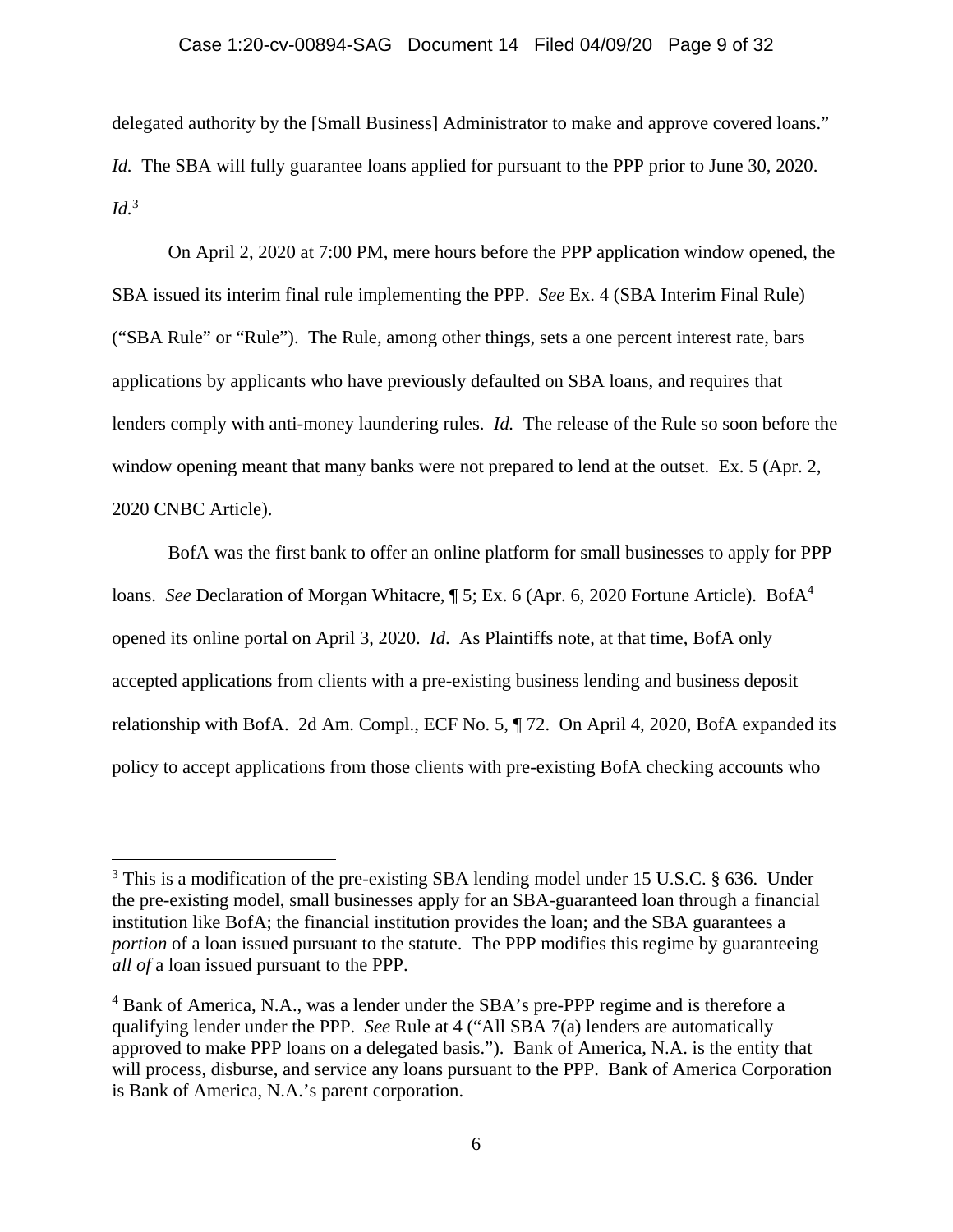did not also have a pre-existing business credit or borrowing relationship with another bank. *Id.*  at ¶ 73.

The Named Plaintiffs are entities who claim BofA's eligibility requirements precluded them from applying for a PPP Loan *through BofA*. Based on Plaintiffs' own pleadings and declarations, however, two of the Named Plaintiffs' claims—Profiles, Inc. ("Profiles") and Jerky Coast to Coast (WA), LLC ("Jerky-WA")—appear now to be moot, as both entities appear to satisfy the Bank's revised policy announced on April  $4<sup>5</sup>$  As to the remaining Named Plaintiffs, none of them has an existing borrowing relationship with BofA; all of them instead have established borrowing relationships with other banks. *See* Complaint, ¶¶ 53 (Proline); 60 (Jerky-MD), 70 (Diaspora), 77 (Elite). The Complaint and the declarations Plaintiffs submitted in support of this motion do not allege that Plaintiffs lack other avenues to apply for PPP funds. Plaintiffs do not state that they have even sought to apply for PPP loans through the banks with which they have their established borrowing relationships, or through any of the thousands of other lenders participating in the PPP program.

 Any such allegations would be remarkable. At least 2,400 banks across the country have begun accepting PPP applications. *See* Ex. 7 (Apr. 6, 2020 CNBC Article). On April 7, 2020, American Bankers Association President and CEO Rob Nichols stated that: "Despite early difficulties with this unprecedented SBA lending program, banks of all sizes are actively

 $\overline{a}$ 

<sup>&</sup>lt;sup>5</sup> Specifically, the Complaint and Declarations state that Jerky-WA is a borrower of BofA (it maintains a credit card with BofA) and does not have a borrowing relationship with another bank. *See* TRO Mot. Ex. C, ¶ 9 ("Jerky-WA only has a credit card with Bank of America."); Complaint, ¶ 61. Similarly, the Complaint states that Profiles has a depository relationship with BofA and is silent as to whether it has a business credit or borrowing relationship with another bank. Complaint, ¶¶ 42-49. Profile did not submit any declaration in support of the TRO Motion. Notably, the Complaint is also silent as to whether Profiles sought to re-apply for a PPP Loan with BofA after BofA revised its policy on April 4.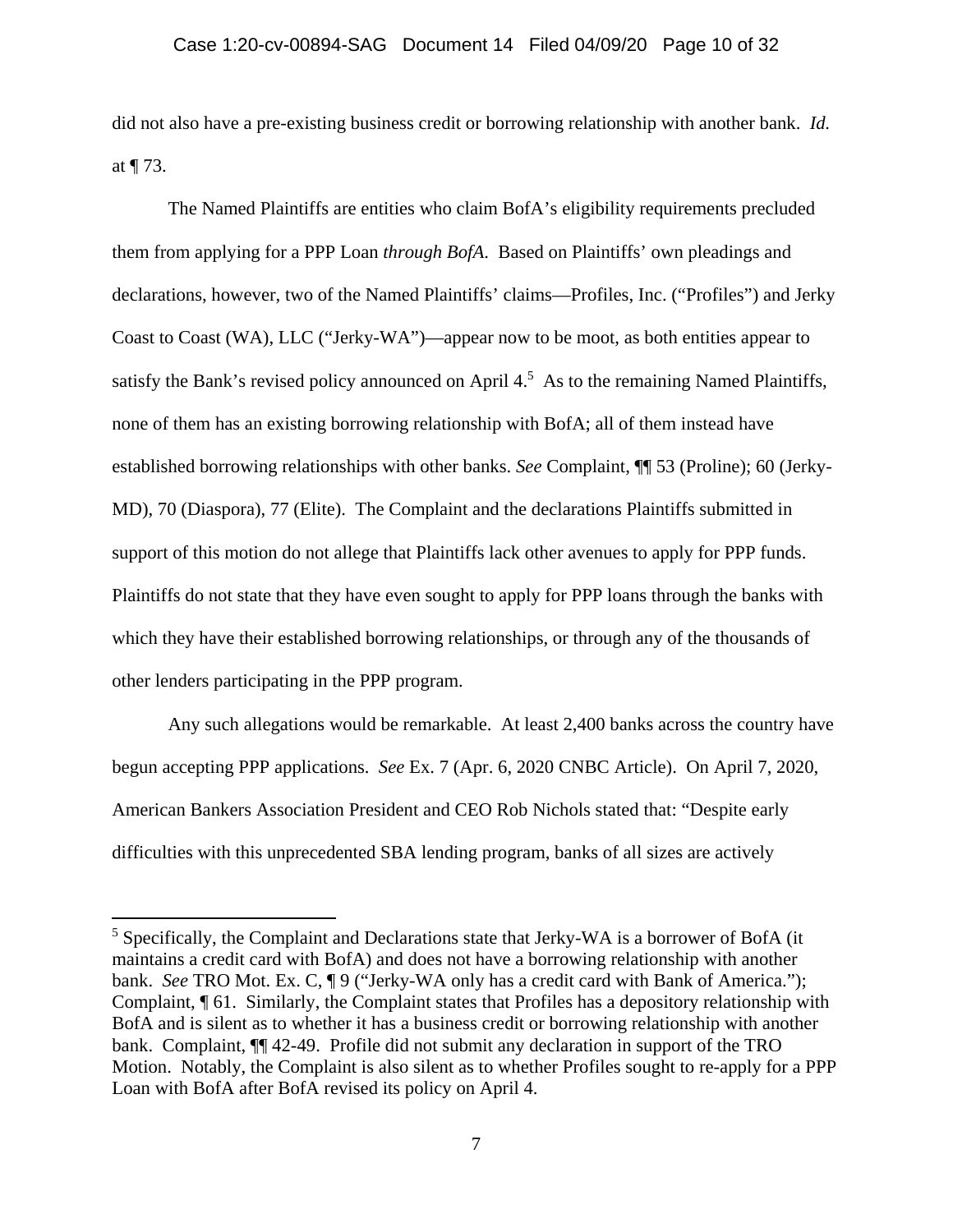### Case 1:20-cv-00894-SAG Document 14 Filed 04/09/20 Page 11 of 32

accepting PPP loan applications and trying their best to deliver these funds to small business customers as quickly as possible." *See* Ex. 8 (Apr. 7, 2020 American Bankers Association Statement). Also on Apr. 7, 2020, Treasury Secretary Steven Mnuchin requested that Congress appropriate an additional \$250 billion for this program. Ex. 9 (Apr. 7, 2020 Washington Post Article). The CARES Act and the Rule also permit the SBA to give lending authority to entities that have not previously participated in SBA lending programs. CARES Act § 1109(b).

 As of April 6, 2020, BofA had received applications from 177,000 small businesses for \$32.6 billion in financing, and had 3,000 employees working to process these applications. *See*  Whitacre Decl., ¶ 9, 11; Ex. 10 (Apr. 7, 2020 Washington Post Article); Ex. 11 (Apr 7, 2020 Forbes Article). Meanwhile, for the entirety of Fiscal Year 2019, BofA made SBA loans totaling \$321 MM. Whitacre Decl.,  $\P$  10. In other words, there have been financing requests equal to over 100 times the most recent year's SBA lending, in approximately 1/100th the time. *Id*. ¶ 11. By the time this motion is argued, BofA expects to have received applications for billions of dollars in additional loans, and have dedicated thousands more employees to processing them. Through this extraordinary effort, BofA is on track to do as much or more for American small businesses under the PPP than any other single lending institution, and it will continue to make extraordinary efforts in the coming weeks and months.

#### **LEGAL ARGUMENT**

### **I. Legal Standard**

TROs and preliminary injunctions are "extraordinary remedies involving the exercise of very far-reaching power to be granted only sparingly and in limited circumstances." *In re Microsoft Corp. Antitrust Litig.*, 333 F.3d 517, 524 (4th Cir. 2003) (internal quotation omitted). "The limited circumstances amount to the demonstration of a need to protect the status quo and to prevent irreparable harm during the pendency of the litigation to preserve the court's ability in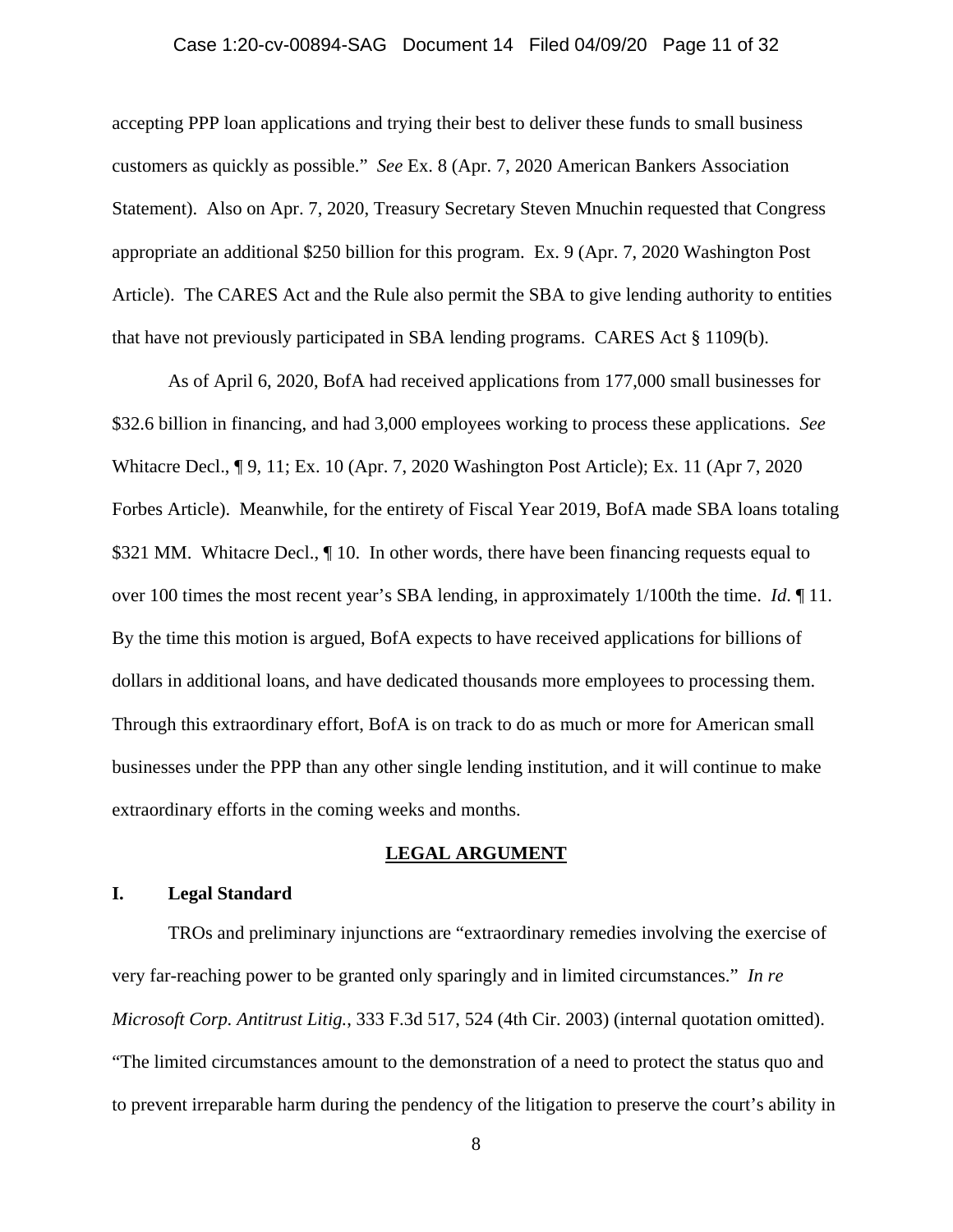### Case 1:20-cv-00894-SAG Document 14 Filed 04/09/20 Page 12 of 32

the end to render a meaningful judgment on the merits. If that need is not presented, then a preliminary injunction should not be considered." *Id.* at 526; *accord Brightview Grp., LP v. Teeters*, No. CV SAG-19-2774, 2020 WL 978665, at \*8 (D. Md. Feb. 28, 2020).<sup>6</sup>

To establish that these "limited circumstances" exist, a movant must demonstrate four factors: "(1) that the movant is likely to succeed on the merits, (2) that the movant will face irreparable harm in the absence of preliminary relief, (3) that the balance of equities favors preliminary relief, and (4) that injunctive relief is in the public interest." *Brightview*, 2020 WL 978665 at \*8. The "extraordinary and drastic" remedy of a TRO or preliminary injunction "should not be granted unless the movant, *by a clear showing,* carries the burden of persuasion." *Mazurek v. Armstrong*, 520 U.S. 968, 972 (1997) (quoting 11A C. Wright, A. Miller, & M. Kane, Federal Practice and Procedure § 2948, pp. 129–130 (2d ed.1995) (emphasis in original)); *accord Winter v. Nat. Res. Def. Council, Inc*., 555 U.S. 7, 22 (2008). "We agree . . . that the . . . 'possibility' standard is too lenient. Our frequently reiterated standard requires plaintiffs seeking preliminary relief to demonstrate that irreparable injury is *likely* in the absence of an injunction." *Winter*, 555 U.S. at 21–22 (emphasis in original).

The law also distinguishes between "prohibitive injunctions," which compel a defendant to refrain from changing the status quo, and "mandatory injunctions," which require a defendant to undertake an act that changes its course of conduct and which are strongly disfavored. *See, e.g.*, *League of Women Voters of N. Carolina v. North Carolina*, 769 F.3d 224, 235–36 (4th Cir. 2014). A court's "application of this exacting standard of review is even more searching when the preliminary injunctive relief ordered by the district court is mandatory rather than prohibitory

<sup>6</sup> The substantive requirements for a TRO and a preliminary injunction are identical. *J.O.P. v. U.S. Dep't of Homeland Sec.*, 409 F. Supp. 3d 367, 375–76 (D. Md. 2019).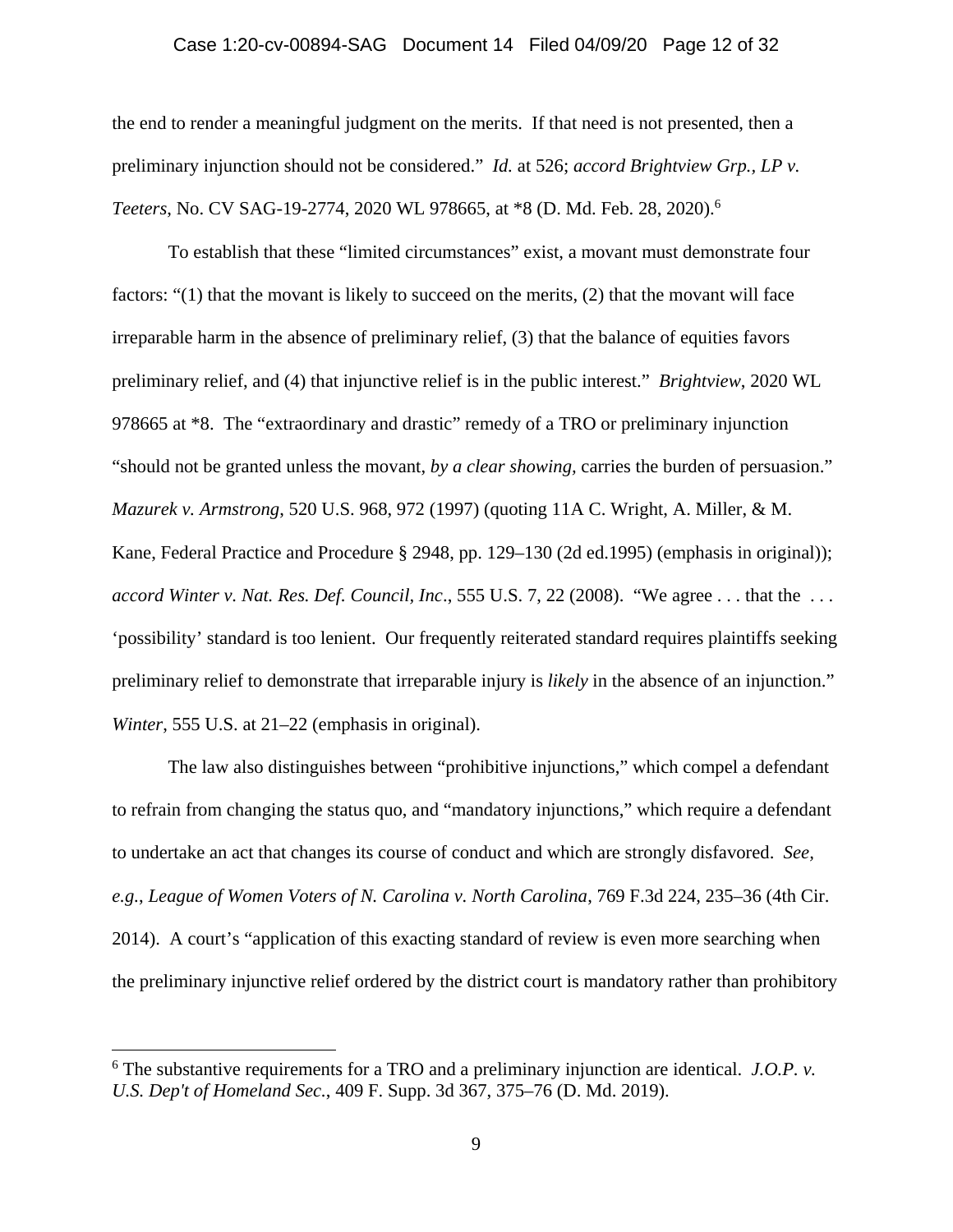### Case 1:20-cv-00894-SAG Document 14 Filed 04/09/20 Page 13 of 32

in nature," accordingly mandatory injunctions are warranted "only in the most extraordinary circumstances." *In re Microsoft*, 333 F.3d at 525 (internal citations omitted);<sup>7</sup> *accord Brightview*, 2020 WL 978665, at \*8 (D. Md. Feb. 28, 2020) ("Courts should grant such 'mandatory' preliminary injunctions only when the applicant's right to relief [is] indisputably clear.") (internal quotation omitted). The Fourth Circuit in *Microsoft* applied these principles to vacate an injunction that compelled Microsoft Corporation to include, in every copy of its Windows operating system, certain software produced by its competitor. 333 F.3d 520, 525–26. Because movants' proposed TRO similarly seeks to compel BofA to undertake a specific action, *i.e.*, to alter its lending criteria, it falls with those TROs that are even more strongly disfavored than those that seek to preserve a pre-existing state of affairs.

#### **II. Application of Law**

 $\overline{a}$ 

Plaintiffs' claims fail at the outset because neither the CARES Act nor the Small Business Act provides for a private right of action. But, even if Plaintiffs could sue, they would not be entitled to a TRO because their various claims fail on the merits. Finally, even if there *were* plausible claims, Plaintiffs would be unable to make the remaining showings required to obtain a TRO—Plaintiffs will not be irreparably injured by a denial and both the equities and the public interest favor denying the request for a TRO.

<sup>7</sup> *In re Microsoft* was abrogated on other grounds by *eBay, Inc. v. MercExchange, L.L.C.*, 547 U.S. 388, 126(2006), but the Fourth Circuit has recognized that the abrogation was on grounds irrelevant to the standards for granting a temporary injunction. *See, e.g.*, *Pashby v. Delia*, 709 F.3d 307, 319 (4th Cir. 2013).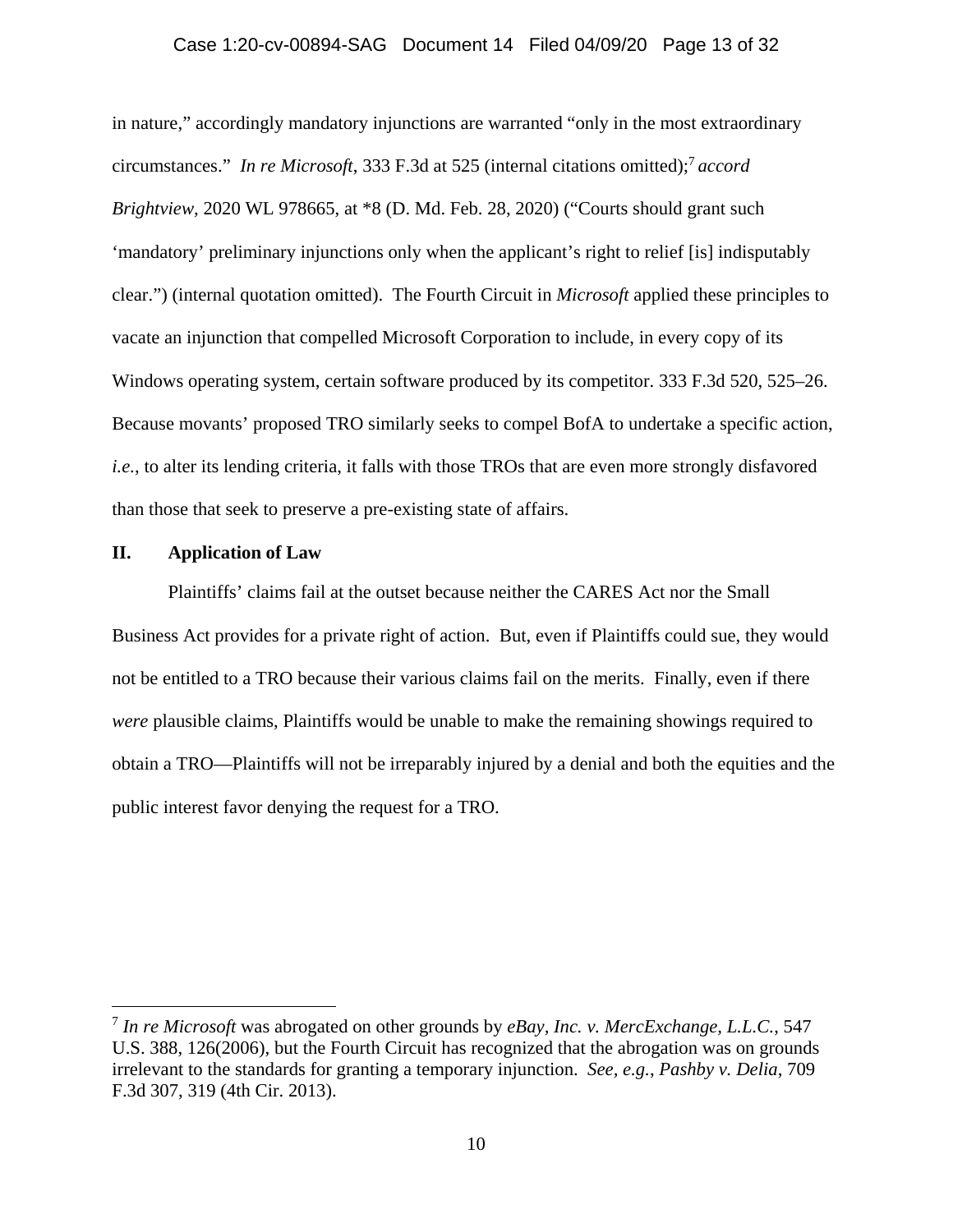### **A. Plaintiffs Are Not Likely to Succeed on the Merits.**

### **1. There is no private right of action under the CARES Act or the Small Business Act.**

This suit fails at the outset: as Plaintiffs concede, the CARES Act contains no express right of action. The same is true of the Small Business Act, which Title I of the CARES Act amends. And under settled law concerning implied private rights of action, no such right of action can be implied here.

While no court has yet had occasion to interpret the CARES Act, the sections that are operative here are amendments to the Small Business Act. Courts have consistently held that the Small Business Act does not contain an implied private right of action. *See Bulluck v. Newtek Small Bus. Fin., Inc.*, No. 19-10238, 2020 WL 1490702, at \*3 (11th Cir. Mar. 27, 2020) (holding that "no private right of action exists for a violation of the Small Business Act") (brackets and quotation omitted); *Crandal v. Ball, Ball & Brosamer, Inc.*, 99 F.3d 907, 909 (9th Cir. 1996) ("Other circuits that have considered the question have unanimously agreed that the Small Business Act does not create a private right of action in individuals."); *id.* (collecting cases from the Second, Fifth, Tenth, and Eleventh Circuits).<sup>8</sup>

Those decisions are dispositive here. They are squarely grounded in Supreme Court precedent, which requires the conclusion that there is no private right of action. Under the Court's decisions, a court may find an implied private right of action in a statute only if

<sup>8</sup> *See also Tectonics, Inc. of Fla. v. Castle Const. Co.*, 753 F.2d 957, 960 (11th Cir. 1985) ("The declared purpose of the Small Business Act is to preserve and expand full and free competition for the economic well-being and security of the Nation, by encouraging and developing the actual and potential capacity of small business, through aiding, counseling, encouraging, assisting and protecting the interests of small businesses. We think the purpose was public in character, viz., the preservation and expansion of full and free competition to insure the Nation's economic well-being and security, and that there was no intent to create civil rights of action in private persons.").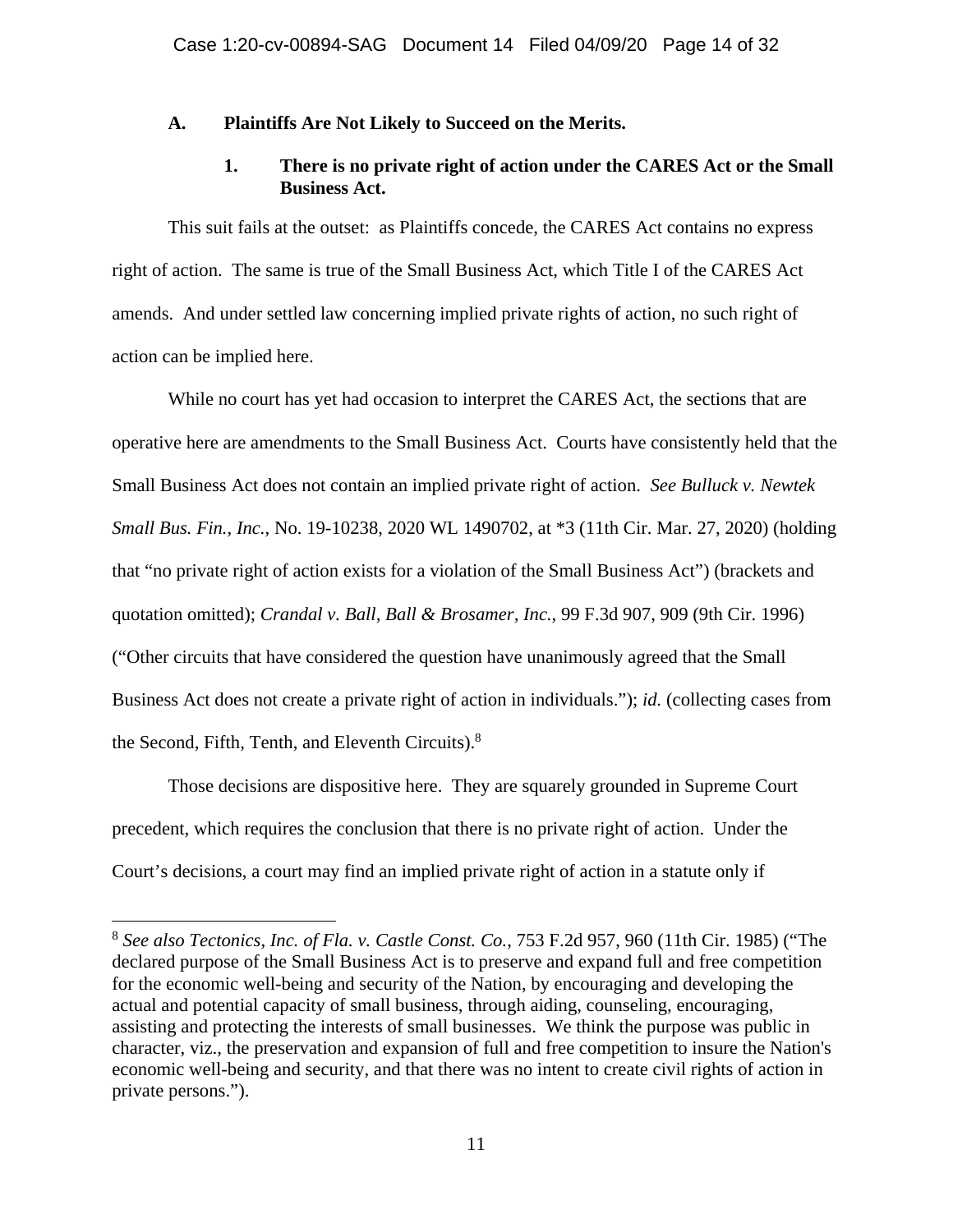"Congress . . . displays an intent to create not just a private right but also a private remedy." *Alexander v. Sandoval*, 532 U.S. 275, 286 (2001); *see also Gonzaga Univ. v. Doe*, 536 U.S. 273, 284 (2002) (holding that "a plaintiff suing under an implied right of action still must show that the statute manifests an intent to create not just a private *right* but also a private *remedy*.") (emphasis in original) (quotation marks and citation omitted); *Astra USA, Inc. v. Santa Clara Cty., Cal.*, 563 U.S. 110, 117 (2011). Without congressional intent, courts "may not create [a private right of action], no matter how desirable that might be as a policy matter, or how compatible with the statute." *Alexander*, 532 U.S. at 286–87; *see also Ziglar v. Abbasi*, 137 S. Ct. 1843, 1855–56 (2017) ("When Congress enacts a statute, there are specific procedures and times for considering its terms and the proper means for its enforcement. It is logical, then, to assume that Congress will be explicit if it intends to create a private cause of action."); *Stoneridge Inv. Partners, LLC v. Sci.-Atlanta, Inc.*, 552 U.S. 148, 165 (2008) ("[I]t is settled that there is an implied cause of action only if the underlying statute can be interpreted to disclose the intent to create one."); *Cent. Bank of Denver, N.A. v. First Interstate Bank of Denver, N.A.*, 511 U.S. 164, 173 (1994). In other words, "[t]he federal judiciary will not engraft a remedy on a statute, no matter how salutary, that Congress did not intend to provide." *Mass. Mut. Life Ins. Co. v. Russell*, 473 U.S. 134, 145 (1985) (quoting *California v. Sierra Club*, 451 U.S. 287, 297 (1981)). This bedrock principle "reflects a concern, grounded in separation of powers, that Congress rather than the courts controls the availability of remedies for violations of statutes." *Stoneridge*, 552 U.S. at 165 (quoting *Wilder v. Va. Hosp. Ass'n*, 496 U.S. 498, 509 n.9 (1990)). Without congressional intent, the judiciary's recognition of a private right to enforce a statute "necessarily extends its authority to embrace a dispute Congress has not assigned it to resolve." *Id.* at 164 (internal quotation omitted).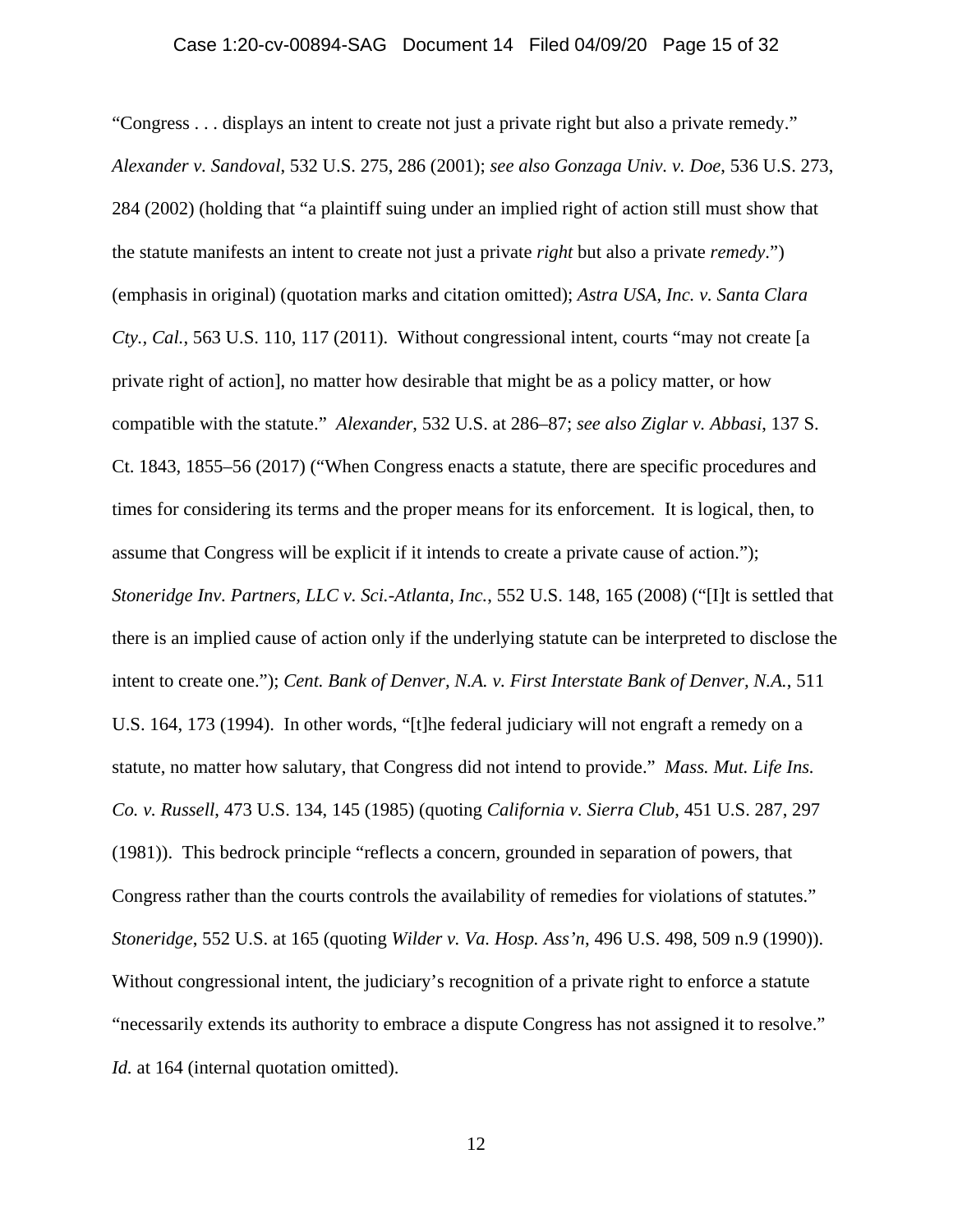#### Case 1:20-cv-00894-SAG Document 14 Filed 04/09/20 Page 16 of 32

Courts look to the "text and structure" of the statute to glean congressional intent, examining whether "'rights-creating language'" exists. *In re Miller*, 124 F. App'x 152, 154 (4th Cir. 2005) (quoting *Alexander*, 532 U.S. at 288). No such language is found in the CARES Act or the implementing SBA Rule.

Plaintiffs' argument for an implied right of action relies heavily on *Planned Parenthood S. Atl. v. Baker*, 941 F.3d 687 (4th Cir. 2019), petition for cert. pending, No. 19-1186 (filed Mar. 30, 2020), but that case is inapposite. There, the Fourth Circuit held that the Medicaid Act created an implied private right of action, *enforceable under 42 U.S.C. § 1983*, to sue state actors. Because an explicit statutory remedy under § 1983 exists against state actors, the question in *Planned Parenthood* was whether the Medicaid Act created an individual right that could be enforced through that existing remedy. *Id.* at 695 (applying particular governing standards for recognizing individual rights enforceable under § 1983).Here, BofA is not a state actor, and there is no explicit statutory remedy under § 1983 or otherwise. Unlike in *Planned Parenthood*, therefore, the question here is whether the court should find in the CARES Act or the Small Business Act both an implied private right of action and an implied statutory remedy for that right.<sup>9</sup> The answer is clearly "no," as the many above-cited cases hold.

Importantly, moreover, the language in the CARES Act on which Plaintiffs rely mirrors language that existed in the Small Business Act *before the CARES Act was passed*, including the terms "any qualified small business concern," "any small business concern," and "any qualified

 $\overline{a}$ 

<sup>&</sup>lt;sup>9</sup> The other four cases relied upon in Plaintiffs' Memorandum of Law at 14–15 are likewise Section 1983 cases and inapposite. *See Daniels v. Hous. Auth. of Prince George's Cnty.*, 940 F. Supp. 2d 248, 259 (D. Md. 2013), *aff'd*, 550 F. App'x 138 (4th Cir. 2013); *Rabin v. Wilson-Coker*, 362 F.3d 190, 202 (2d Cir. 2004); *Hensley v. Koller*, 722 F.3d 177, 181 (4th Cir. 2013); *Price v. City of Stockton*, 390 F.3d 1105, 1114 (9th Cir. 2004) (per curiam).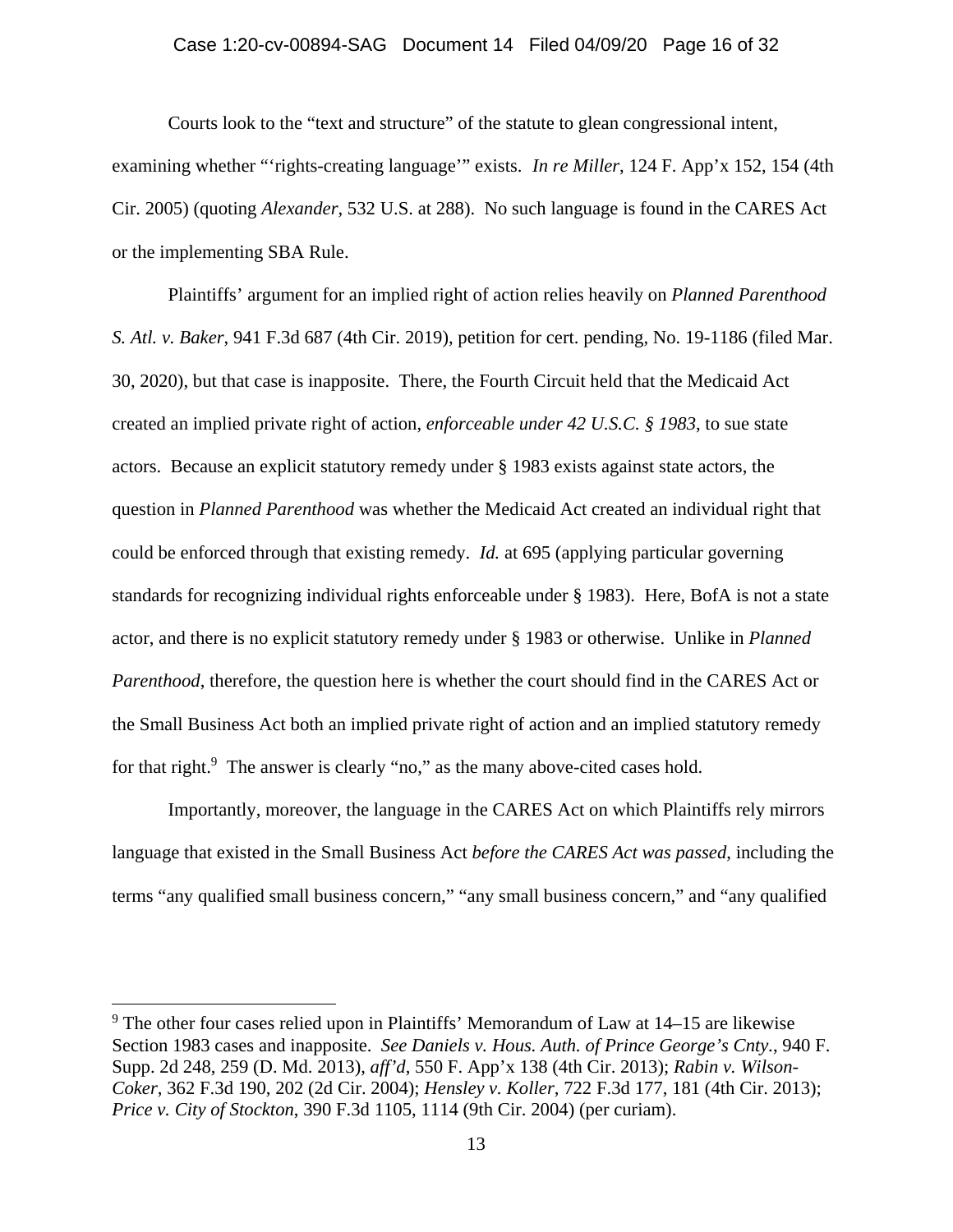person." 15 U.S.C. § 636(a). Courts have uniformly rejected a private right of action under the Small Business Act notwithstanding that language.

The "text and structure" of the statute, *Alexander*, 532 U.S. at 288, provide further strong evidence that Congress did not "implicitly" authorize a private right of action. "[W]here Congress has provided elaborate enforcement provisions for remedying the violation of a federal statute, . . . it cannot be assumed that Congress intended to authorize by implication additional judicial remedies for private citizens suing under the statute." *Meghrig v. KFC W., Inc.*, 516 U.S. 479, 487–88 (1996) (quotation marks and citation omitted).

The Small Business Act, of which the operative sections of the CARES Act are now a part, includes a robust criminal and civil enforcement regime by which government regulators not private plaintiffs—can hold borrowers and lenders accountable for any violations. *See, e.g.*, 15 U.S.C. §§ 645, 650, 13 C.F.R. §§ 120.1400, 1500, 1600. Under 15 U.S.C. § 650(c), the SBA Administrator has broad authority to "institute a civil action" against a "small business lending company" for violating the Small Business Act. The Administrator can also "revoke or suspend the authority of the small business lending company to make . . . business loans authorized by section 636(a)." 15 U.S.C. § 650(d)(1). *See also Astra USA*, 563 U.S. at 117 ("Congress vested authority to oversee compliance with the . . . Program . . . in [the agency] and assigned no auxiliary enforcement role to covered entities."). This enforcement mechanism suggests that Congress did not intend to create an implied private right of action in the Small Business Act or the CARES Act. *See Whitman v. Am. Trucking Associations*, 531 U.S. 457, 468 (2001) ("Congress . . . does not alter the fundamental details of a regulatory scheme in vague terms or ancillary provisions—it does not, one might say, hide elephants in mouseholes.").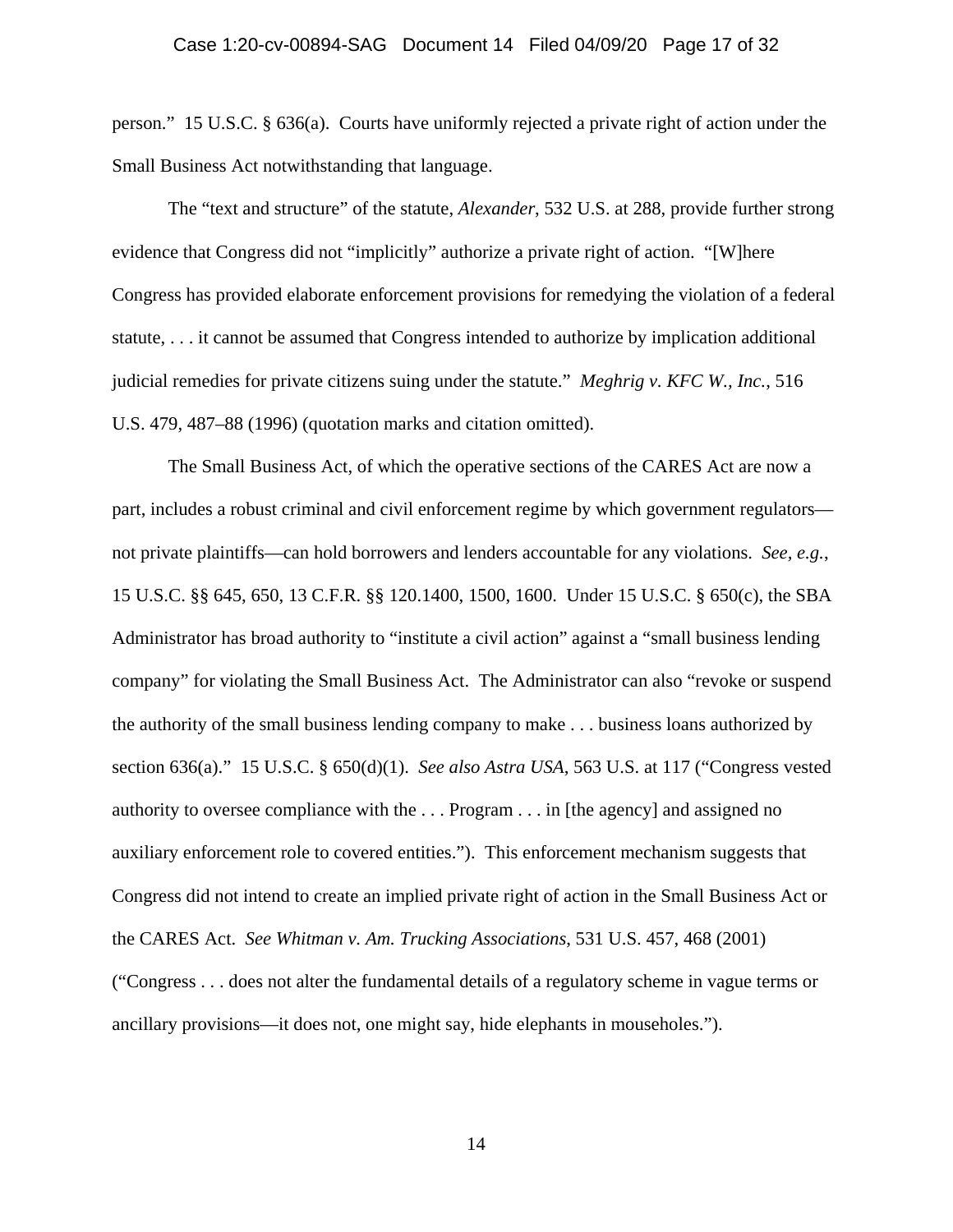#### Case 1:20-cv-00894-SAG Document 14 Filed 04/09/20 Page 18 of 32

Plaintiffs' suit therefore fails at the threshold: There is no basis in law for these parties to ask this Court to intervene in administration of the PPP.

### **2. BofA's conduct is consistent with the text of the Act and the SBA Rule.**

Assuming for argument's sake that Plaintiffs have a right of action, all of their claims will fail on the merits. Plaintiffs' theory that BofA violated the CARES Act depends on the incorrect assertion that Section 1102 articulates the "sole" requirements a lender may establish for a PPP loan. That limitation is Plaintiffs' creation. Mot at 15. Neither the Act nor the Rule restricts, much less prohibits, BofA from declining to participate in the PPP altogether or prioritizing applicants who do not have lending relationships with other institutions. Instead, the Act and Rule alike establish only baseline criteria, and as long as lenders comply with those criteria and the existing laws and regulations concerning, e.g., anti-discriminatory practices, lenders remain free to supplement consistent with the statutory scheme, as BofA has done. Accordingly, there is nothing "unlawful" about BofA's policy, *id.* at 16, and Plaintiffs' claim will fail on the merits.

Under the Act, "a lender approved to make loans under this subsection," like BofA, is "delegated authority by the Administrator to make and approve covered loans."  $\S$  1102(a)(2). Congress provided only baseline requirements for lenders who choose to exercise that authority, directing that each lender "shall consider" whether the borrower "was in operation on February 15, 2020" and either "had employees for whom the borrower paid salaries and payroll taxes" or "paid independent contractors." § 1102(a)(2). The Act does not say those are the *only* factors the lender may consider. This Court should not read that unwritten limitation into the law because "courts must construe statutes as written, and not add words of their own choosing." *Ignacio v. United States*, 674 F.3d 252, 255 (4th Cir. 2012) (internal quotation, alterations omitted).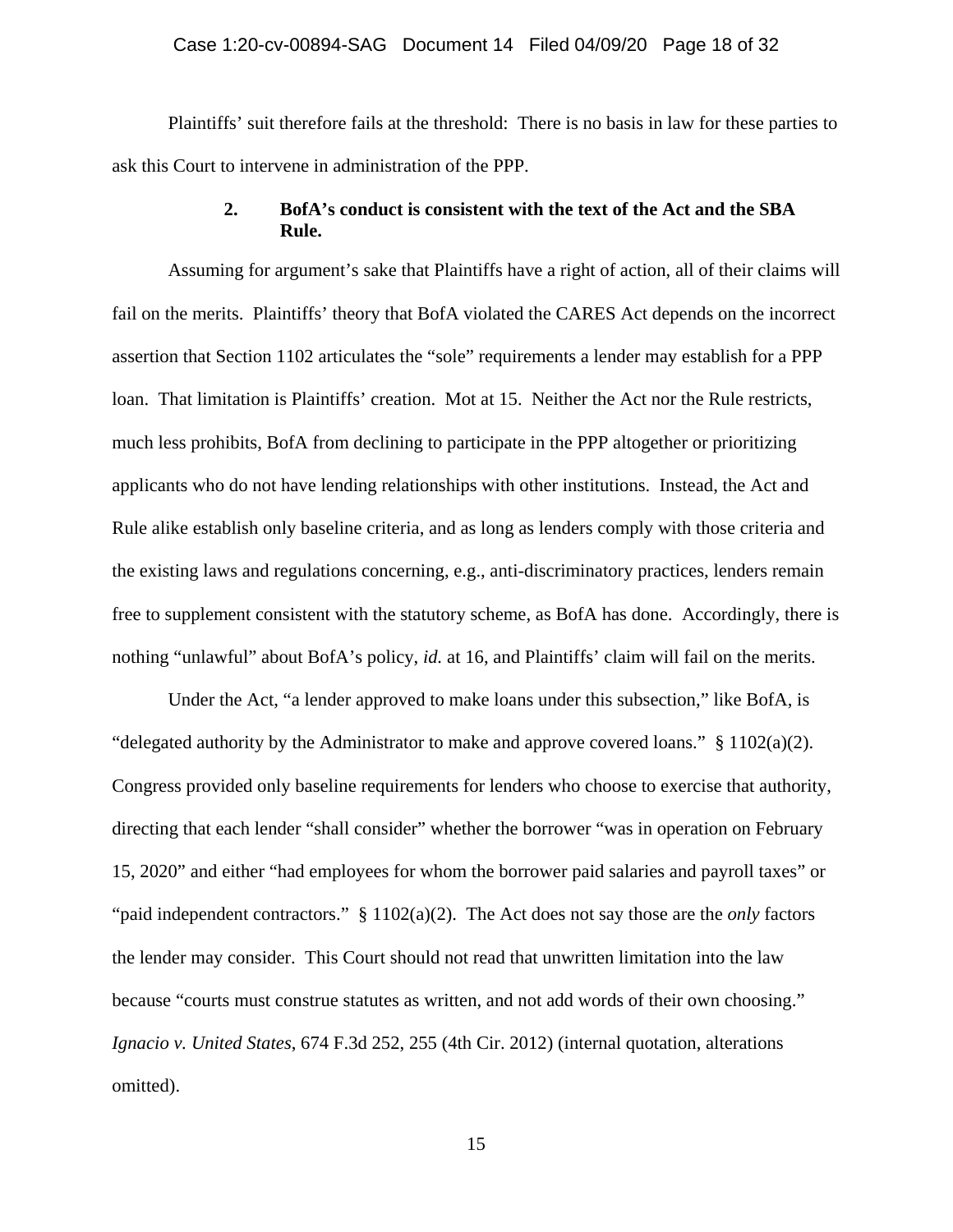### Case 1:20-cv-00894-SAG Document 14 Filed 04/09/20 Page 19 of 32

That principle of statutory interpretation is particularly important where, as here, the legislative history reinforces the presumption that Congress chose not to impose the very limitation on the PPP that Plaintiffs seek to have this Court impose. As introduced, Senate Bill 3548—a predecessor to the Act—stated that "a lender shall *only* consider" the enumerated factors. Ex. 12, CARES Act, S. 3548, 116th Cong. § 1102(d)(2)(B) (Mar. 19, 2020) (emphasis added). While that language arguably might have provided some support for Plaintiffs' restrictive reading of the PPP, Congress did not enact that language; the final CARES Act omits the word "only." *See* § 1102(a)(2). That legislative decision reflects Congress's judgment, one this Court should decline to unsettle, that the criteria listed in the Act are not exhaustive.

Consistent with Congress's approach in the Act, the SBA Rule implementing the PPP imposes only limited additional requirements on lenders—none of which forbids BofA's conduct here. For example, the Rule asks what lenders "*have to do*" to underwrite PPP loans, before elaborating that "[e]ach lender shall" comply with certain requirements including "[f]ollow[ing] applicable BSA [Bank Secrecy Act] requirements." Rule at p. 21 (emphasis in original). Like the Act, the Rule does not state those are the only requirements a lender may impose.<sup>10</sup>

In short, the Act and the SBA Rule set forth baseline criteria for *eligibility*. They do not obligate lenders to make a loan to every borrower who meets those baseline criteria. Had

<u>.</u>

<sup>10</sup> Plaintiffs point to purported criticism of BofA's so-called gating requirements, *see* Mot. at 14, but even that criticism highlights that BofA's conduct is not unlawful; the critics Plaintiffs cite take the position the law should be otherwise. For example, the letter Plaintiffs rely on from U.S. Congressman David Trone and U.S. Senator Chris Van Hollen, both of Maryland, to Treasury Secretary Steve Mnuchin urges "Treasury [to] firmly prohibit lenders from imposing PPP loan requirements outside the scope of the CARES Act in the Department's final rule making"—including the requirement "the businesses have an existing line of credit or a credit card in order to obtain a loan." *See* Pl. Ex. F. It goes on to characterize the requirement that "businesses have an existing line of credit or a credit card in order to obtain a loan," among others, as "unnecessary at best." *Id*. at 1. That characterization of the requirement as "unnecessary" is a far cry from Plaintiffs' assertion that it is unlawful.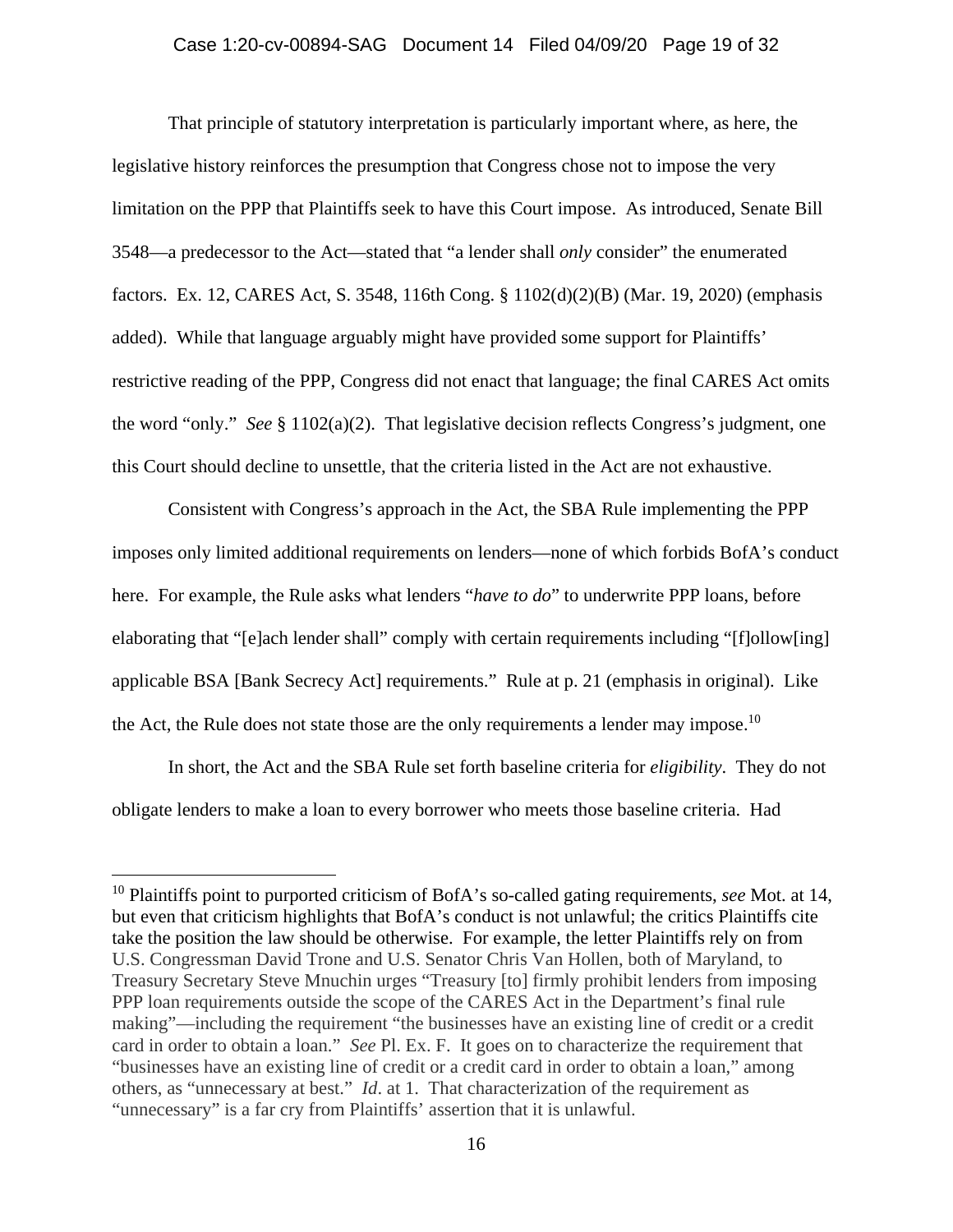Congress intended that extreme result, it surely would have said so—but it did not. Instead, Congress delegated the Administrator's authority "to make and approve loans" to lenders. § 1102(a)(2). Plaintiffs' preferred reading would upend that delegation and conscript lenders in a manner Congress did not intend.

### **3. The "credit elsewhere" requirement is irrelevant.**

In an attempt to find support in the statutory text for their interpretation, Plaintiffs point to an entirely irrelevant provision: the Act's "credit elsewhere" waiver. Mot. at 8. The waiver exempts PPP loans from a requirement that applies to SBA loans more generally. For non-PPP loans, a lender in the SBA's loan program must show "that the desired credit is unavailable to the applicant on reasonable terms and conditions from non-Federal sources without SBA assistance." 13 C.F.R. § 120.101. In other words, in a typical case, a lender must "determine that the applicant is unable to obtain the loan on reasonable terms without a Federal Government guaranty, and that some or all of the loan is not available from the resources of the applicant business or the personal resources of the principals of the applicant business." *See, e.g.*, Ex. 13 (SBA Resources for Lenders). The CARES Act waives that "credit elsewhere" requirement for PPP loans, meaning that lenders need not make such certifications regarding PPP loan applicants. *See* § 1102(a)(2).

BofA's policy bears *no relationship* to the "credit elsewhere" requirement. The "credit elsewhere" requirement seeks to ensure that loans under the SBA program are made available only to those who cannot get private loans. Like other lenders, BofA acknowledges that the Act waives the "credit elsewhere" requirement for PPP loans. BofA is not requiring borrowers to prove they lack access to private loans from another source.

BofA's decision to prioritize existing clients who, among other things, "do not have a business credit or borrowing relationship with another bank" has nothing to do with whether an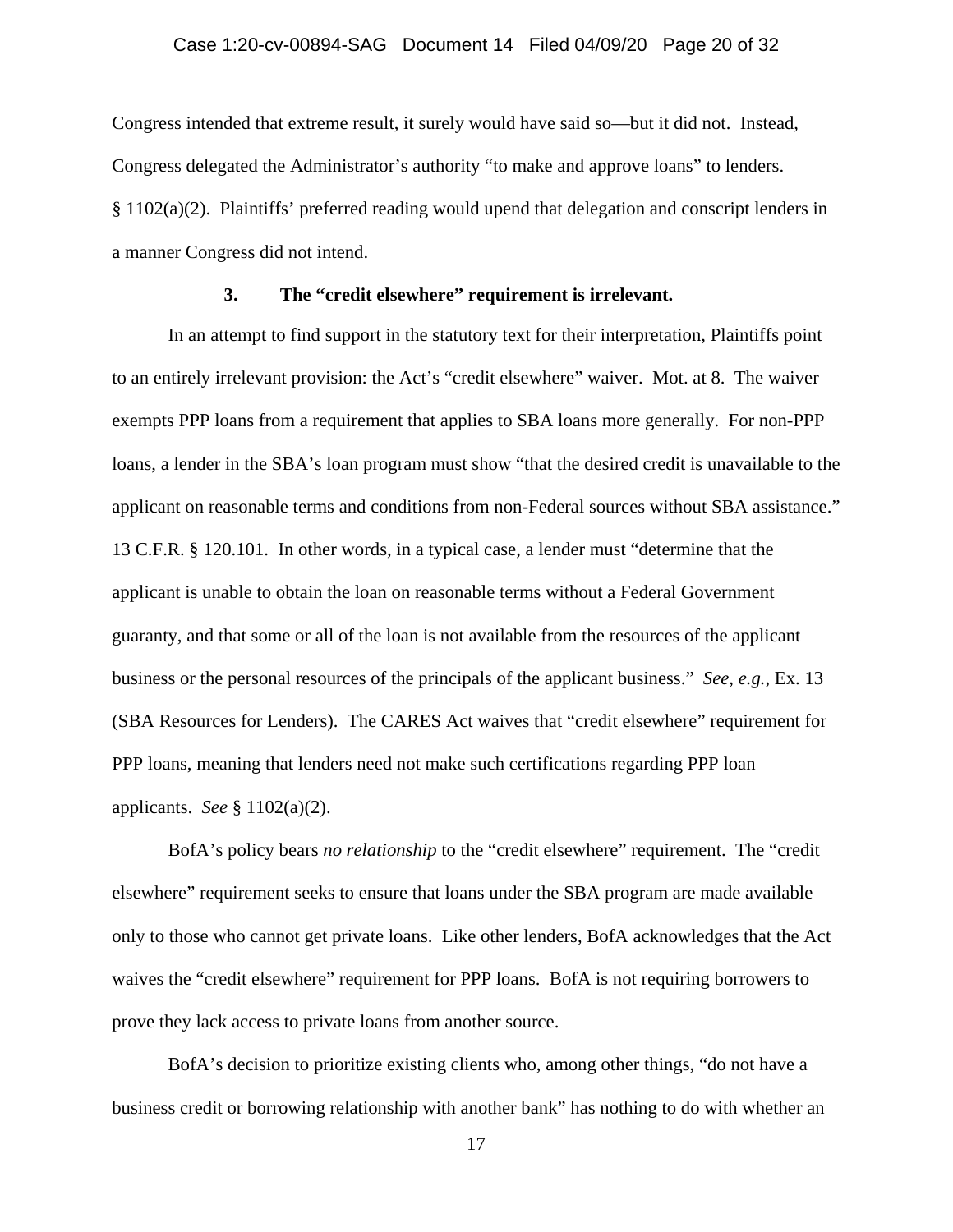applicant is *unable* to get "credit elsewhere." Put another way, whether other banks *would* extend credit to an applicant—the crux of the "credit elsewhere" requirement—is beside the point for BofA's purposes. Plaintiffs' claim that BofA "is applying an unlawful 'credit elsewhere' requirement," Mot. at 7,15, will fail on the merits because BofA is doing no such thing.

#### **4. BofA's conduct is reasonable and appropriate.**

Not only is BofA's conduct consistent with the text of the Act and Rule, it is a reasonable and appropriate means of accomplishing the Act's purpose. "The intent of the Act is that SBA provide relief to America's small businesses expeditiously." Rule at 3. The decision to prioritize clients with existing relationships serves that purpose by streamlining the application process, meaning more loans are processed faster. Take, for example, processing the applications. With respect to existing clients, banks have a stable of information they need only supplement or update—a simpler process than starting from scratch. Ex. 14 (Apr. 3, 2020 Interview) ("[I]f you think of the 4,000 banks in America and all the clients that are eligible for this, if they go back to their relationship bank, it will be easier for them to get through the process faster."). Similarly, a bank may have information about existing customers that will inform and expedite the process by, for example, indicating that a preexisting customer is ineligible under the Rule, because the applicant is "a household employer" or "has ever obtained a direct or guaranteed loan from SBA . . . . that is currently delinquent." Rule at 7. As commentators have noted, prioritizing existing clients likewise allows banks more easily to ensure compliance with applicable customer due diligence and anti-money laundering laws while still turning loan applications quickly. *See* Rule at 21–22; Ex. 15 (Apr. 8, 2020 Brookings Article) ("Treasury decided to require—though Congress did not—that lenders in the ... [Program] . . . comply with the Know Your customer (KYC) requirement . . . a costly and time-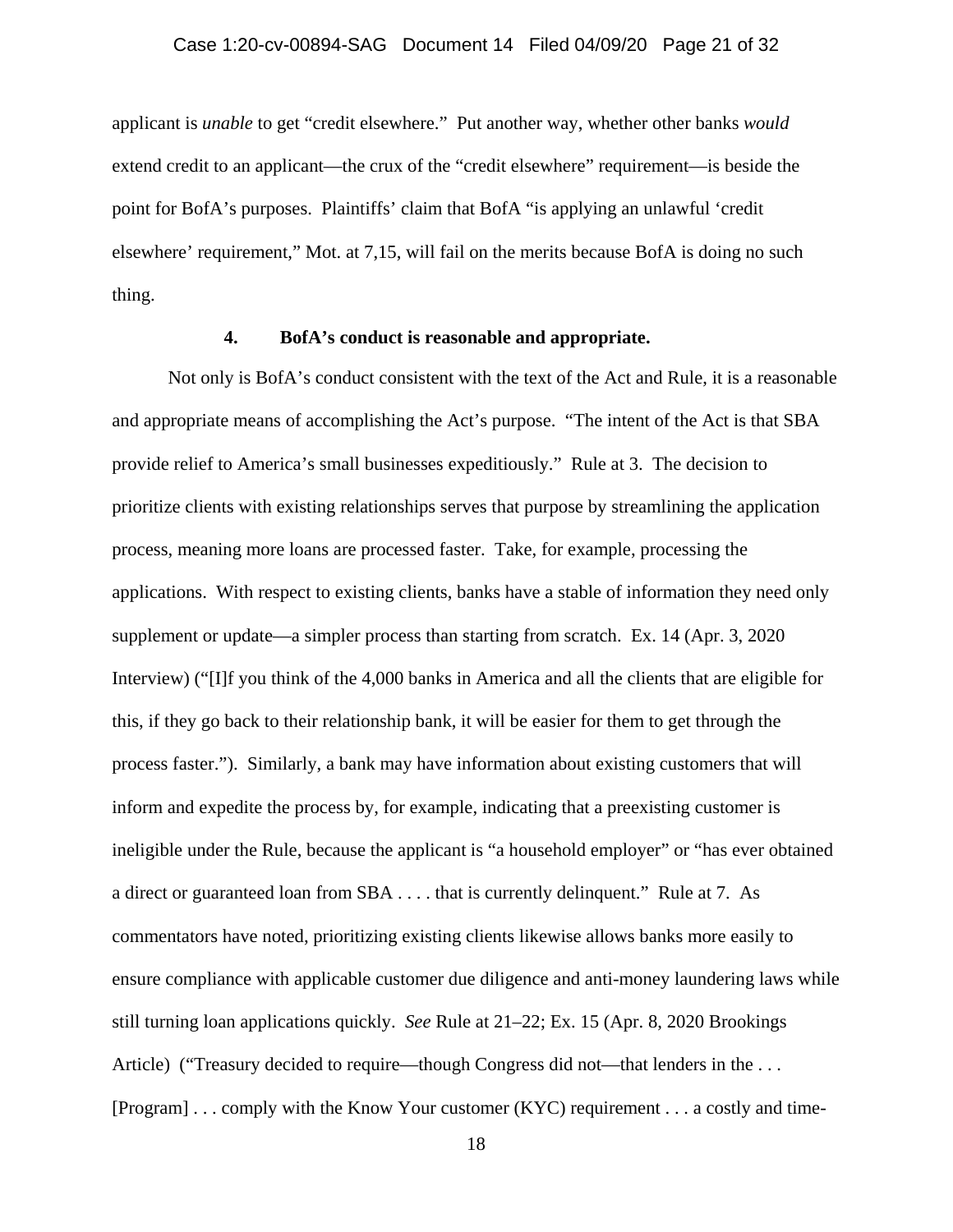#### Case 1:20-cv-00894-SAG Document 14 Filed 04/09/20 Page 22 of 32

consuming process" that "puts the risk of error on the banks' shoulders," motivating some to "only offer[] these loans to existing customers."). Each of those features of lending to preexisting clients lowers processing times, enabling banks to process more total applications than they could if they serviced brand new customers. It would be a disservice to the public to make this desperately needed relief slower, more arduous, and ultimately less effective than Congress intended.

### **5. Plaintiffs' unjust enrichment claim will fail because it does not meet basic pleading requirements.**

Plaintiffs' unjust enrichment claim fails for two independent reasons. First, it fails for the same reason all of its claims fail: because BofA's policy is consistent with the CARES Act and therefore it was not "unjust" for BofA to receive an alleged "credit enhancement benefit" (SAC at ¶ 119). *See Hill v. Cross Country Settlements, LLC*, 402 Md. 281, 295, 936 A.2d 343, 351 (2007) (unjust enrichment claim requires showing that defendant accepted or retained a benefit "under such circumstances as to make it inequitable for defendant to retain the benefit without the payment of its value") (internal quotation omitted).

Second, the unjust enrichment claim fails because the alleged benefit was not conferred upon BofA *by the Plaintiffs or at their expense*. In other words, BofA did not receive the credit enhancement "by reason of an infringement of another person's interest, or loss suffered by the other"—*i.e.*, the Plaintiffs. *Berry & Gould, P.A. v. Berry*, 360 Md. 142, 151, 757 A.2d 108, 113 (2000) (quoting Restatement (Second) of Restitution § 1 (Tentative Draft No. 1, 1983)). Plaintiffs' funds had no causal relationship to the alleged benefit.

# **6. Plaintiffs' claim for declaratory judgment and a preliminary and permanent injunction will fail because plaintiffs have failed to state a valid claim for Counts I-III.**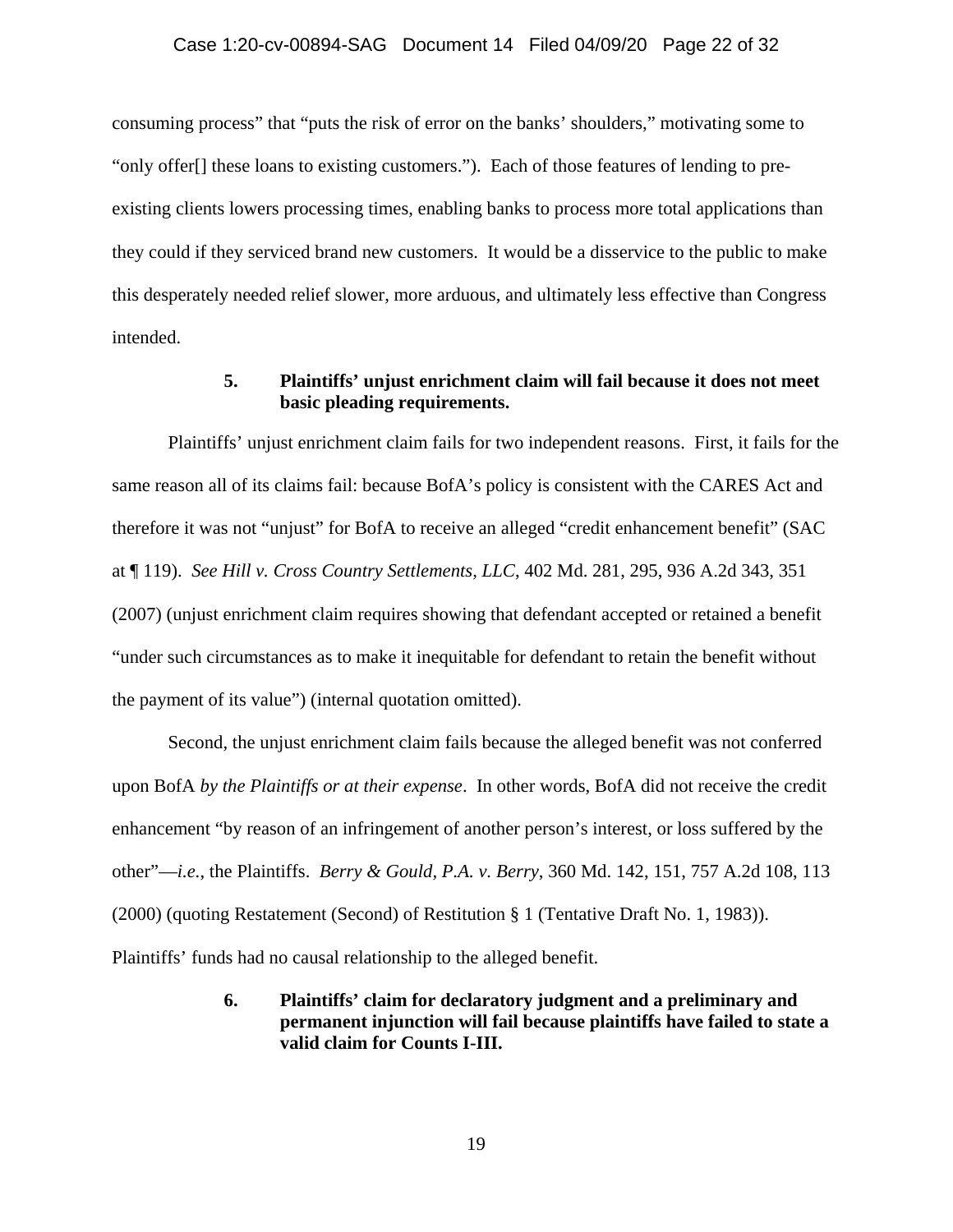Count IV of Plaintiffs' Second Amended Complaint seeks declaratory judgment and a preliminary and permanent injunction pursuant to 28 U.S.C. §§ 2201 and 2202. As this opposition makes clear, Plaintiffs have failed to establish an actual controversy as required for relief under this statute. *See Am. Whitewater v. Tidwell*, 770 F.3d 1108, 1119 (4th Cir. 2014) (holding that declaratory relief requires a controversy of "sufficient immediacy and reality as to warrant the issuance of a declaratory judgment") (quotation marks, brackets, and citation omitted); *Maryland Cas. Co. v. Pac. Coal & Oil Co.*, 312 U.S. 270, 273 (1941) ("[T]he question in each case is whether the facts alleged, under all the circumstances, show that there is a substantial controversy, between parties having adverse legal interests, of sufficient immediacy and reality to warrant the issuance of a declaratory judgment."). Because Counts I, II, and III fail, Count IV necessarily fails.

#### **B. Irreparable injury**

# **1. Plaintiffs are not entitled to temporary injunctive relief because they are not injured.**

There is no showing that Plaintiffs have been irreparably harmed by BofA's conduct. Additionally, there is no showing that Plaintiffs will be harmed by the denial of a TRO and the continuance of the matter to a preliminary injunction hearing.

The PPP program is not being implemented solely by BofA, but by a wide array of lenders—some 2,400 according to recent reports—whose ranks are growing daily. Ex. 7 (Apr. 6, 2020 CNBC Article). After unsuccessfully applying through BofA, Plaintiffs had, and still have, the option to pursue a PPP loan through one of these many other lenders. And if they do so, they will have the opportunity to apply PPP funds for the same authorized expenses as they would have had they qualified and received PPP funds through BofA.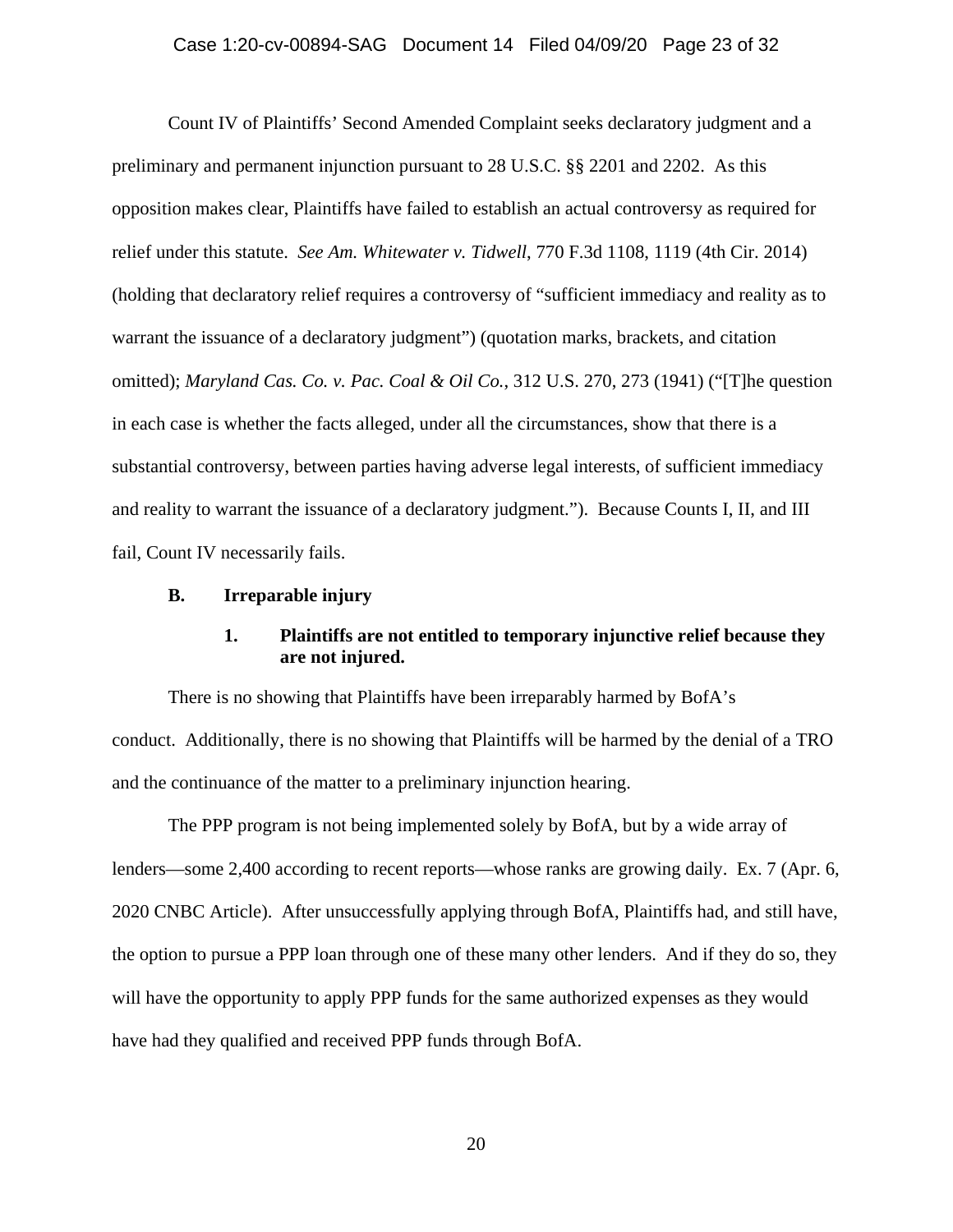Plaintiffs have plenty of time to do this, and the government has provided increasingly ample funds. At the moment, the PPP program is accepting applications for almost two more months—through June 30, 2020—or until funds are exhausted. Rule at 2. As of the evening of April 7, 2020, it has been reported, banks had processed \$70 billion in taxpayer-backed loans since the Program was launched on April 3—meaning approximately \$279 billion dollars is still available. Ex. 9 (Apr. 7, 2020 Washington Post Article). In addition, lawmakers are actively considering adding billions more to the fund. *Id.* Given that Plaintiffs have alternative potential lenders and time to apply, and there are available funds, there is no credible argument that BofA's "failure" to process their applications amounts to irreparable harm.

# **2. Plaintiffs' alleged injury is contingent on future events, and is not present or immediate**

The irreparable harm to be forestalled by temporary injunctive relief must be "present," "immediate" or "imminent"; remote harm, risk of harm, and speculative harm are insufficient.*In re Microsoft*, at 333 F.3d at 528.

In *In re Microsoft,* the district court entered a preliminary injunction on the basis that "there is a *serious risk* that *in the near future* the market will tip in favor of [Microsoft's product], that it is impossible to ascertain when such tipping might occur in time to prevent it from happening, and that if the market does tip in favor of [Microsoft's product], Sun could not be adequately compensated in damages." 333 F.3d at 528 (emphasis in original). The Fourth Circuit reversed because this future risk was not present or immediate—even though the district court found that it was an "absolute certainty" that Microsoft would reach this monopoly tipping point in the future. *Id.* at 531.

The *In re Microsoft* court relied heavily on *Direx Israel, Ltd. v. Breakthrough Med. Corp.*, 952 F.2d 802 (4th Cir. 1991), which similarly reversed a district court's grant of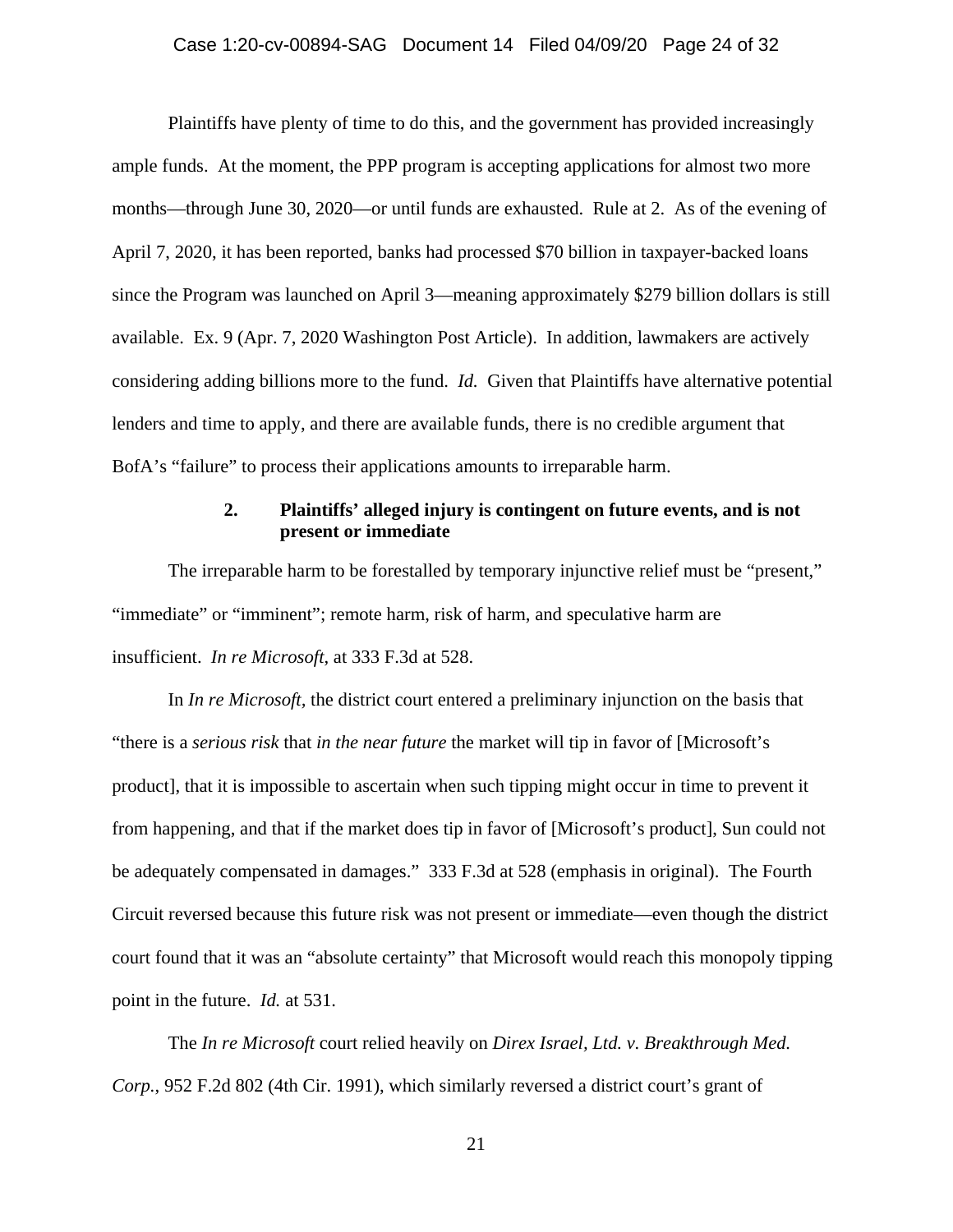#### Case 1:20-cv-00894-SAG Document 14 Filed 04/09/20 Page 25 of 32

temporary injunctive relief for non-present threats. In *Direx*, the movant sought to enjoin the use of its trade secrets by a competing medical device company. *Direx*, 952 F.2d at 804–05. The court found that the movant could not establish "immediate irreparable harm in the absence of preliminary injunctive relief" because at the time that the motion for injunction was filed, the defendant had not completed the FDA approval process and could not sell its device. *Id.* at 815– 16.

> By the district court's own finding, any harm to Direx in this case is at this time problematical and uncertain. Remembering that preliminary injunctions are "extraordinary remedies" involving the exercise of "very far-reaching power" to be granted only "sparingly" and "in limited circumstances," *the grant of such relief in this case, where the harm is admittedly not present or immediate but merely problematic, conditioned on possible future events, would seem contrary to our stated rule: A plaintiff, seeking preliminary relief, must show the present threat of irreparable harm.* The district court should have dismissed the motion for preliminary relief because the plaintiff failed to establish that the denial would result in present irreparable harm.

*In re Microsoft*, 333 F.3d at 529–30 (emphasis in original) (quoting *Direx*, 952 F.2d at 816).

 Plaintiffs' claim of "irreparable harm" fails under these established standards. Plaintiffs appear to recognize that to obtain a TRO the law requires them to show that their "irreparable injury" is permanent loss of business, and not the inability to obtain a loan from a particular lender. Mot. at 17–18 (collecting cases for the proposition that "permanent loss of business constitutes irreparable injury"). But that concession dooms Plaintiffs' motion because they cannot show—and have not tried to show—that they face an actual and imminent permanent loss of business, or even that they cannot obtain the identical loan from another lender.<sup>11</sup>

 $\overline{a}$ 

 $11$  Plaintiffs indeed may well be unable to demonstrate their standing to sue. Without an inability to obtain loans from other available sources, Plaintiffs cannot show they suffered a concrete injury-in-fact as required for standing. "To establish injury in fact, a plaintiff must show that he or she suffered 'an invasion of a legally protected interest' that is 'concrete and particularized'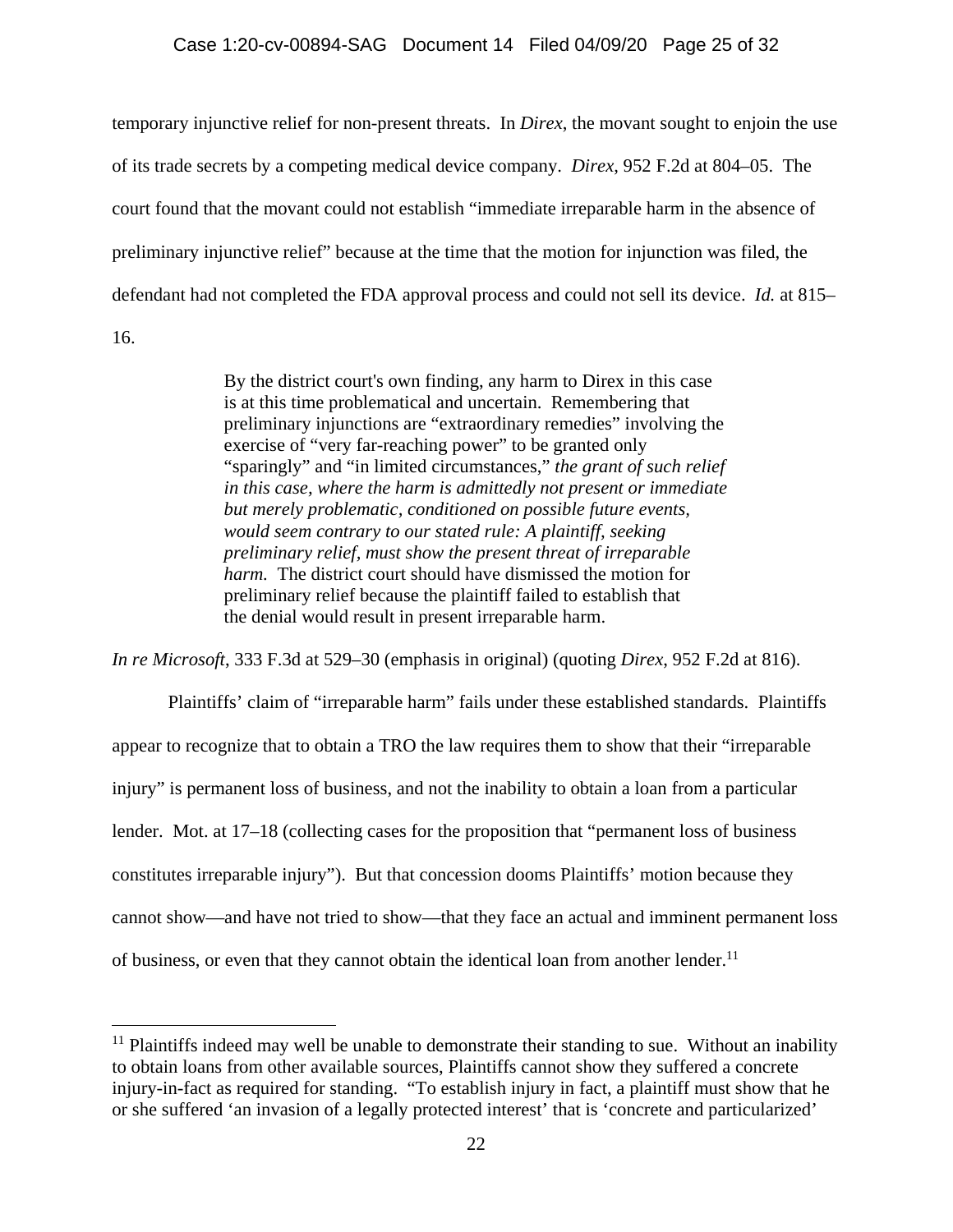# **3. Plaintiffs may not obtain temporary injunctive relief on a class-wide basis**

Plaintiffs' request for injunctive relief is particularly unsuitable because they are seeking to represent a *class* of allegedly disappointed borrowers who are not before the Court, and who Plaintiffs cannot possibly show will suffer "irreparable harm." 2d Am. Compl., ECF No. 5, ¶ 82.

As discussed above, the named plaintiffs have not established that they cannot obtain a PPP loan from an alternative lender or that they will suffer a permanent loss of business. There is no reason to believe that other small businesses that allegedly were "denied the right to apply, or were chilled from applying, for a PPP loan" (*id.* at ¶ 82) by BofA's policies will prove irreparable harms that the Named Plaintiffs have not.

Class relief is accordingly improper on two related bases. First, the alleged irreparable injury is "conditioned on future events" as to the unnamed class members. *In re Microsoft*, 333 F.3d at 529–30 (quoting *Direx*, 952 F.2d at 816). Second, plaintiffs have not established that the absent class members are "likely" to suffer harm absent a temporary injunction. *Cf. Winter*, 555 U.S. at 21–22.

### **C. The Balance of Equities and the Public's Interest Weigh Strongly Against Granting Plaintiffs' Motion**

The remaining factors, the balance of equities and the public interest, both cut strongly against Plaintiffs' proposed TRO. Courts often consider these related factors together. *See Di Biase v. SPX Corp.*, 872 F.3d 224, 235–36 (4th Cir. 2017).

and 'actual or imminent, not conjectural or hypothetical.'" *Spokeo, Inc. v. Robins*, 136 S. Ct. 1540, 1548, 194 L. Ed. 2d 635 (2016); *see also South Carolina v. United States*, 912 F.3d 720, 726–29 (4th Cir.), *cert. denied*, 140 S. Ct. 392 (2019) (noting that there is no injury in fact when plaintiff will not be injured unless a contingent "chain of possibilities" comes to pass).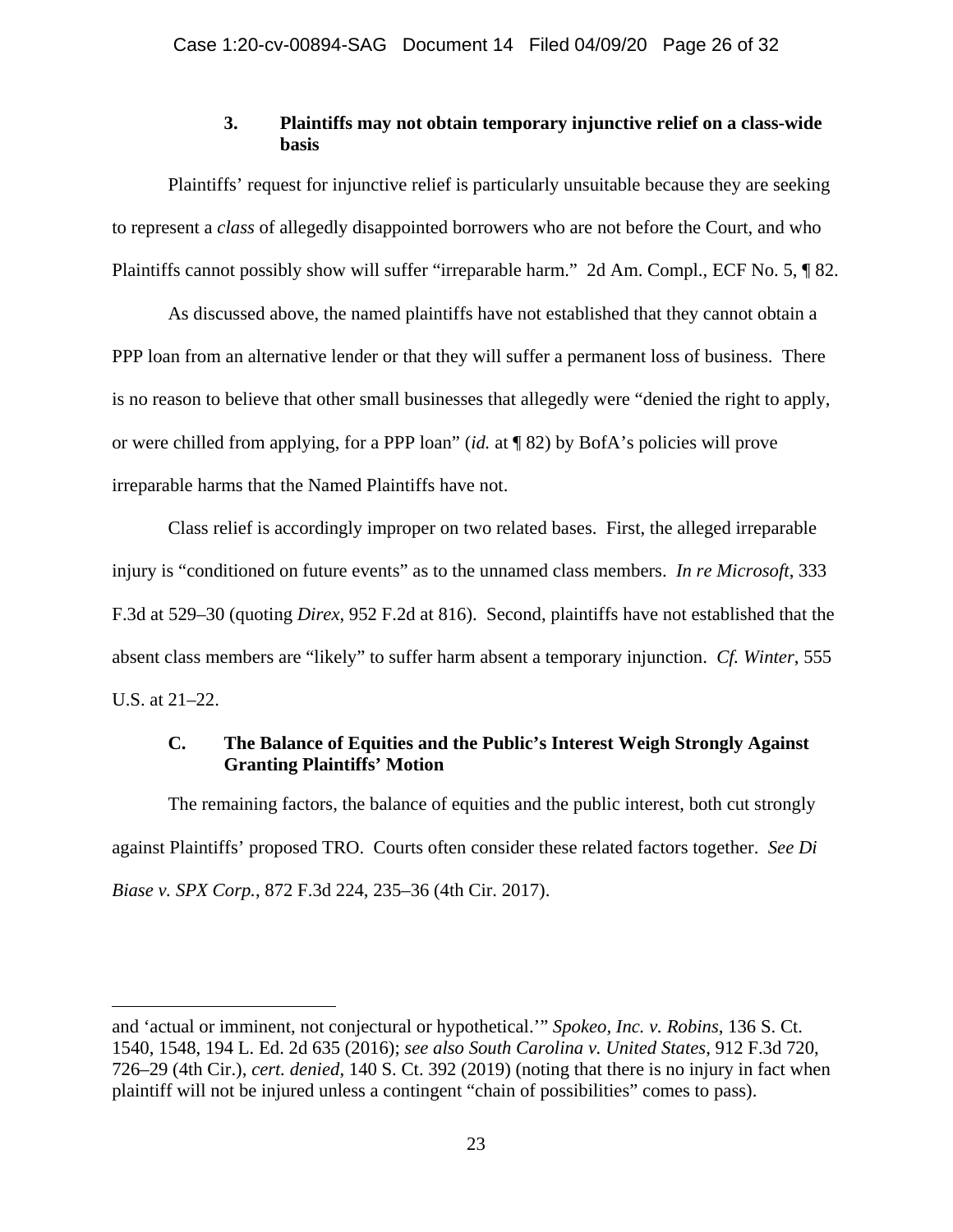### Case 1:20-cv-00894-SAG Document 14 Filed 04/09/20 Page 27 of 32

To apply the "balance of equities" factor, a court "must balance the competing claims of injury and must consider the effect on each party of the granting or withholding of the requested relief." *Winter*, 555 U.S. at 24 (internal quotation omitted). If granted, the proposed injunction would hobble BofA's ability to provide PPP loans to its small business customers—many of which are struggling to make payroll. Aside from the time and cost of litigating this issue, the TRO also would delay—or even bring to a halt—BofA's efficient and orderly efforts to distribute PPP funds, impacting an untold number of small businesses. Plaintiffs, on the other hand, would suffer no immediate harm. As discussed above, the PPP is less than one week old and lasts until June 30, 2020. 15 U.S.C. §  $636(a)(36)(A)(iii)$ . Plaintiffs can apply through any number of lenders nationwide and, as of this filing, there are funds remaining and consideration of expanding the program. Ex. 9 (Apr. 7, 2020 Washington Post Article). Therefore, the balance of equities strongly favors BofA.

Granting Plaintiffs' TRO would undermine the public interest. The purpose of the PPP is to "provide relief to America's small businesses expeditiously" to counteract the "dramatic decrease" in economic activity caused by COVID-19. Rule at 2–3. During this unprecedented crisis, it is in the public interest to ensure the efficient and swift flow of loans that Congress has deemed essential to protect small businesses and the economy at large. The proposed TRO would harm the public interest by requiring BofA to alter its participation criteria and, consequently, interrupt the flow of loans to small businesses. BofA is one of the largest banks in the United States and one of (or the) largest lenders under the PPP. Interfering with BofA's efforts to provide loans by requiring it to re-tool its criteria could potentially cut off the flow of loans to the tune of tens of billions of dollars.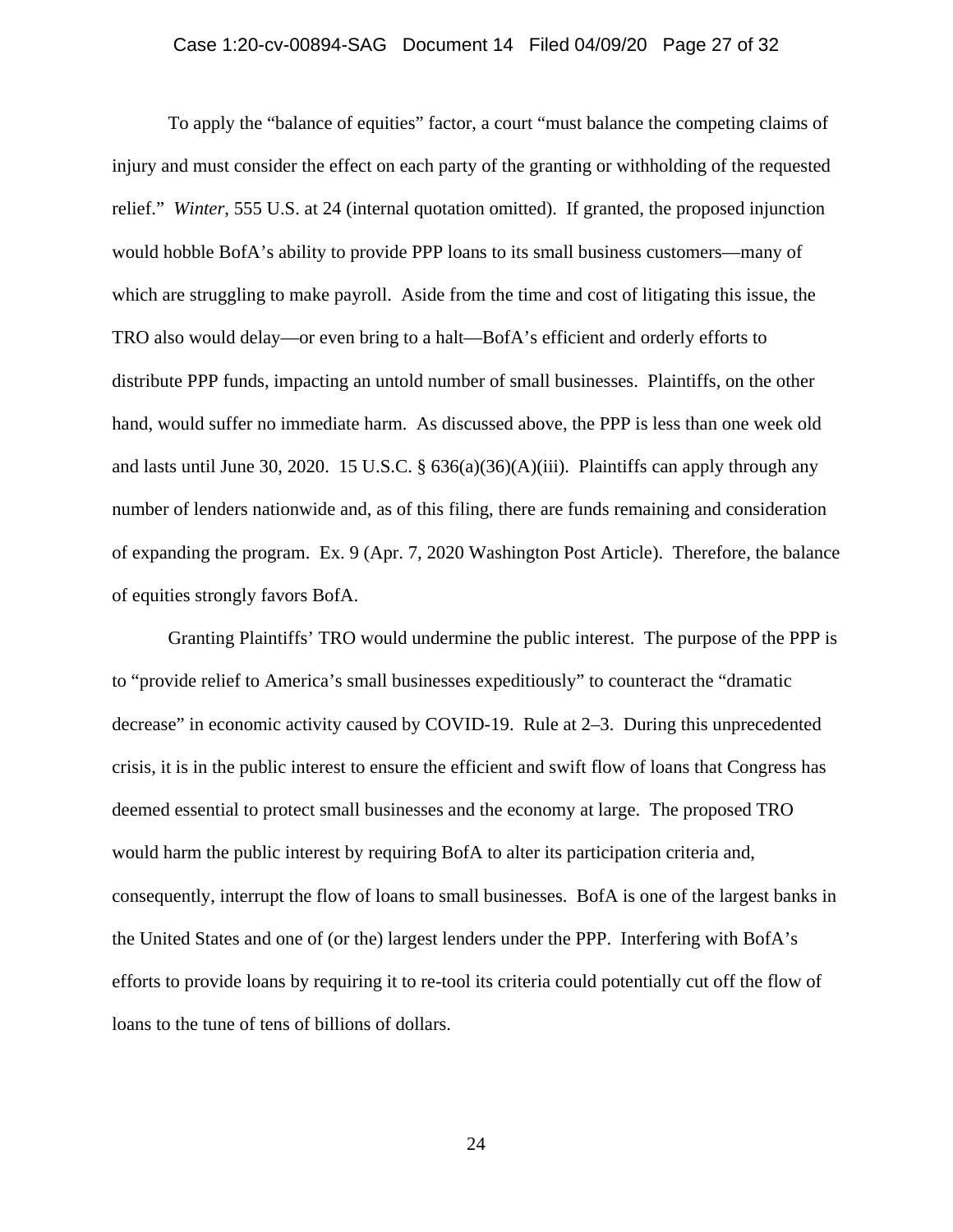#### Case 1:20-cv-00894-SAG Document 14 Filed 04/09/20 Page 28 of 32

Additionally, granting Plaintiffs' TRO inevitably would have a chilling effect on other lenders. Throughout the Act and Rule, Congress went to great lengths to give lenders appropriate latitude and to incentivize their participation in the PPP—for example, the Rule entitles lenders to rely entirely on borrower representations. *See* Rule at 5 ("SBA will allow lenders to rely on certifications of the borrower in order to determine eligibility of the borrower  $\ldots$ ").

This is particularly significant because many participating lenders are imposing some form of restrictions on applications. As just a few examples:

- Wells Fargo, which temporarily ceased lending after \$10 billion in PPP loans, initially prioritized loans to nonprofit entities. And although the PPP permits entities with up to 500 employees to seek loans, Wells Fargo's early program also chose to focus on entities with fewer than 50 employees. Ex. 16 (Apr. 7, 2020 CBS Article).
- As of April 8, 2020, Live Oak Bank—the largest SBA section 7(a) lender by loan volume—is "currently focused on existing loan customers" and, as a result, is "unable to accept new applications at this time." Ex. 17 (Excerpt from LiveOak Website).
- As of April 8, 2020, Chase Bank—which has processed applications for \$40 billion in PPP loans, Ex. 11 (Apr. 7, 2020 Forbes Article) requires that borrowers have an existing account and states that "other restrictions may apply" without specifying those restrictions. Ex.11 (Excerpt from Chase Website).
- Another April 8, 2020 survey of eighty lenders reflects that 26 banks (including BofA) are only accepting applications from customers with existing relationships, four banks are prioritizing applications from customers with existing relationships, one bank is prioritizing single-owner businesses, and one bank is prioritizing "under-served and rural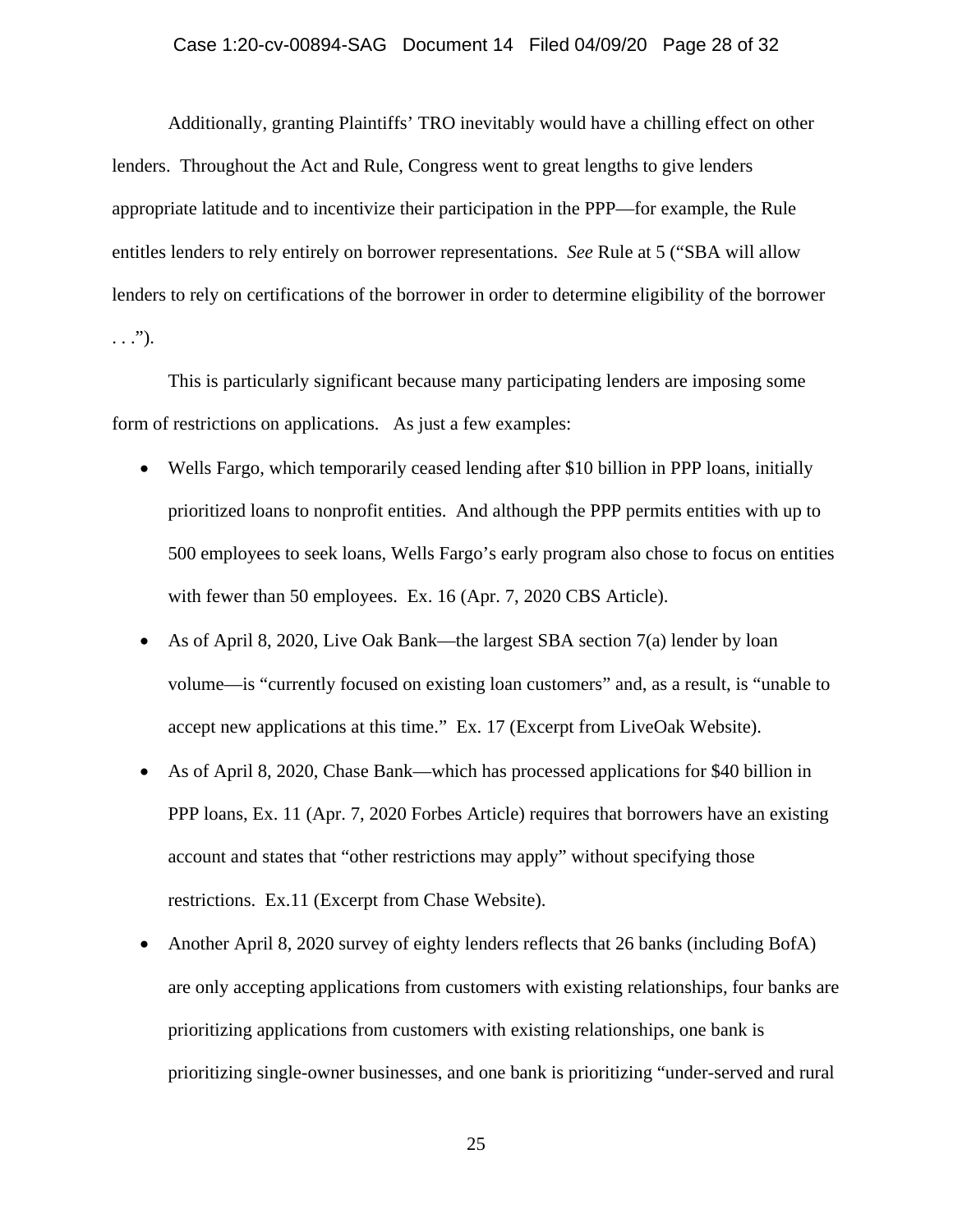#### Case 1:20-cv-00894-SAG Document 14 Filed 04/09/20 Page 29 of 32

markets, veteran-owned businesses, economically disadvantaged owners and businesses that are less than two years old." Ex. 19 (Apr. 8, 2020 Smart Asset Article).<sup>12</sup>

- o An additional April 6, 2020 review of eighteen regional banks shows that nine were only accepting loan applications from existing customers, one was accepting only regional clients, and two had stopped accepting applications. Ex. 6 (Apr. 6, 2020 Fortune Article).
- o An additional April 8, 2020 review of 25 lenders operating in Philadelphia shows at least ten (including BofA) were only accepting applications from customers with existing relationships, one additional bank was accepting both customer and non-customer applications but giving preference to existing customers, two had not yet begun accepting applications, two had stopped accepting applications, and, as to others, the article provided too little detail to determine the contours of their program.13 Ex. 2020 (Apr. 8, 2020 Phila. Bus. Journal Article).

In addition, many large banks such as Santander Bank and Citizens Bank have not begun accepting applications, Exs. 21, 22 (Apr. 8, 2020 Screenshots), and may be deterred by temporary injunctive relief that second-guesses the operation of their crisis-response lending.

<sup>&</sup>lt;sup>12</sup> Notably, the survey identified at least ten lenders accepting applications from pre-existing and new customers alike (America First FCU, Five Star Bank, Fountainhead SBA, KeyBank, Newtek Small Business Finance, Seacoast Commerce Bank, Stearns Bank, United Business Bank, U.S. Bank, and Zions Bank), in addition to many lenders whose criteria were not easily identifiable online. The inability to submit a PPP application with BofA is not tantamount to exclusion from the Program.

<sup>&</sup>lt;sup>13</sup> One of the two banks which had ceased accepting applications, Hyperion, is still referring requests to another bank, and is "waiting for guidance on whether the government might buy loans from PPP lenders, which would free up the bank to do more." *Id.*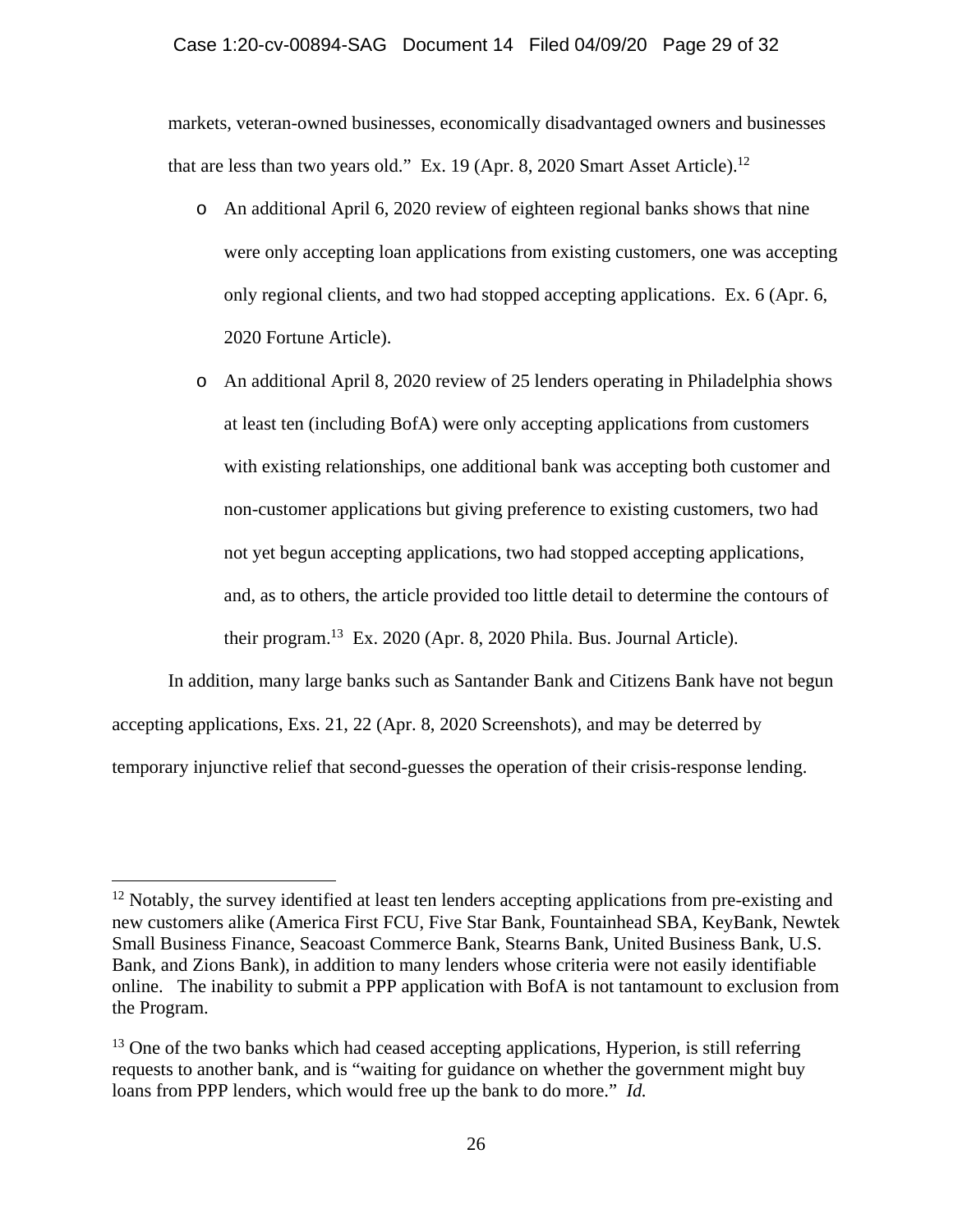#### Case 1:20-cv-00894-SAG Document 14 Filed 04/09/20 Page 30 of 32

As it stands, nothing is stopping these Plaintiffs from seeking an identical loan from another lender. But granting Plaintiffs the relief they seek may change that fact. The chilling effect on lender participation if BofA is enjoined, even temporarily, could have far-reaching implications for Plaintiffs and for small business owners nationwide during this time of crisis. If changes to the Program are warranted, Congress is well-suited to make them, having just drafted, passed, and implemented the PPP within the last month. Indeed, Speaker Pelosi has already mentioned the prospect of amending the Act, emphasizing she would be open to a further package of funding for the PPP but signaling Democrats might insist on adding conditions, like ensuring money is set aside for underserved populations. Ex. 23 (Apr. 7, 2020 New York Times Article).Because Congress did not include a private right of action in the CARES Act, it was its intent, and is in the public interest, to develop any subsequent changes to the PPP through the legislative and administrative processes. A TRO here would throw a wrench into the fastevolving political landscape surrounding the PPP and would adversely affect thousands of small businesses that need help.

#### **CONCLUSION**

For the foregoing reasons, Plaintiffs' Motion should be denied.

Respectfully submitted,

Dated: April 9, 2020 /s/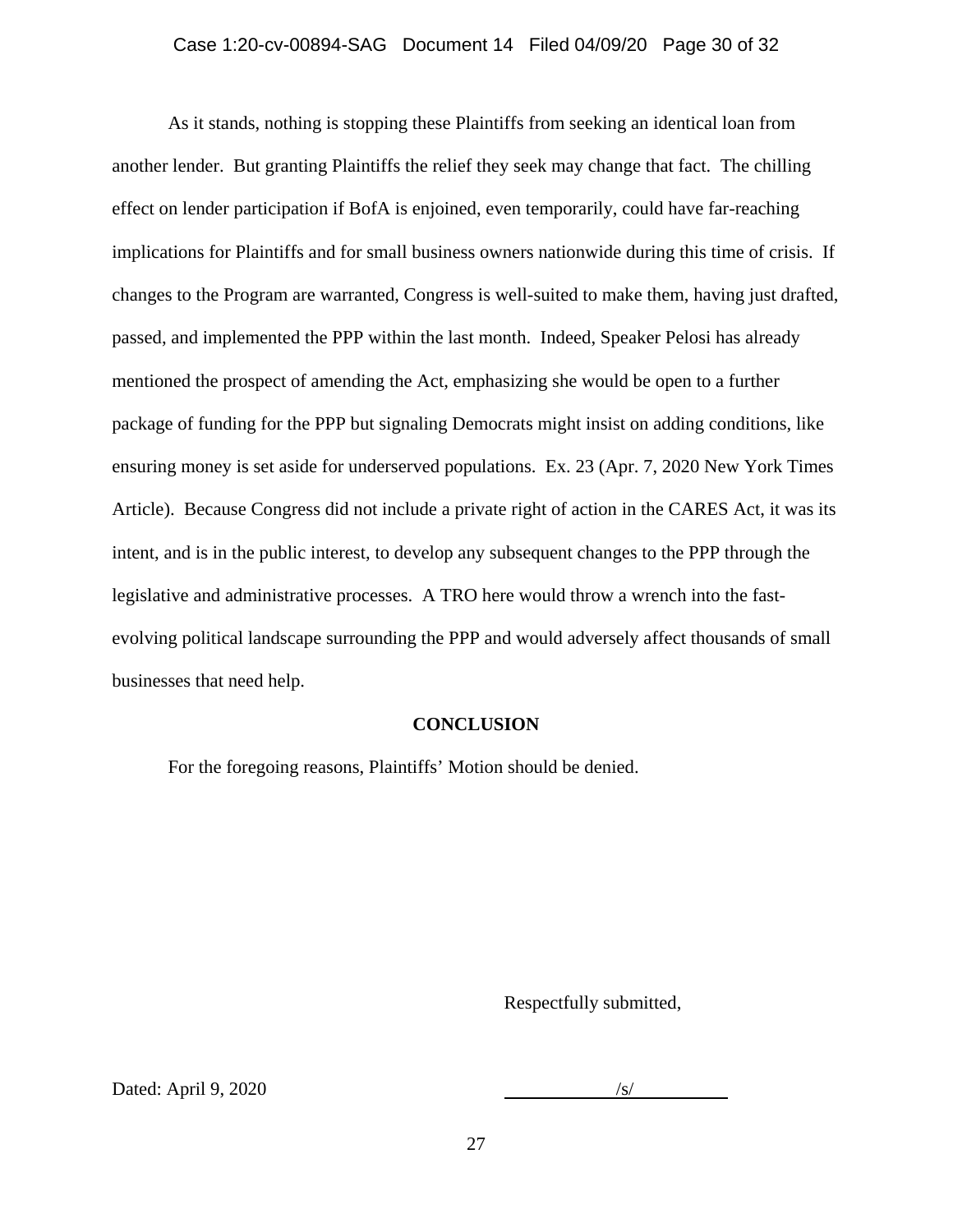Enu Mainigi, Fed Bar. No. 15261 Kenneth C. Smurzynski, Fed Bar. No. 11330 Craig D. Singer, Fed Bar. No. 12806 Beth A. Stewart (*pro hac vice* pending) WILLIAMS & CONNOLLY LLP 725 12th Street, N.W. Washington, D.C. 20005 Tel. 202-434-5000 Fax 202-434-5029 emainigi@wc.com ksmurzynski@wc.com csinger@wc.com bstewart@wc.com

*Counsel for Bank of America Corp. and Bank of America, N.A.*